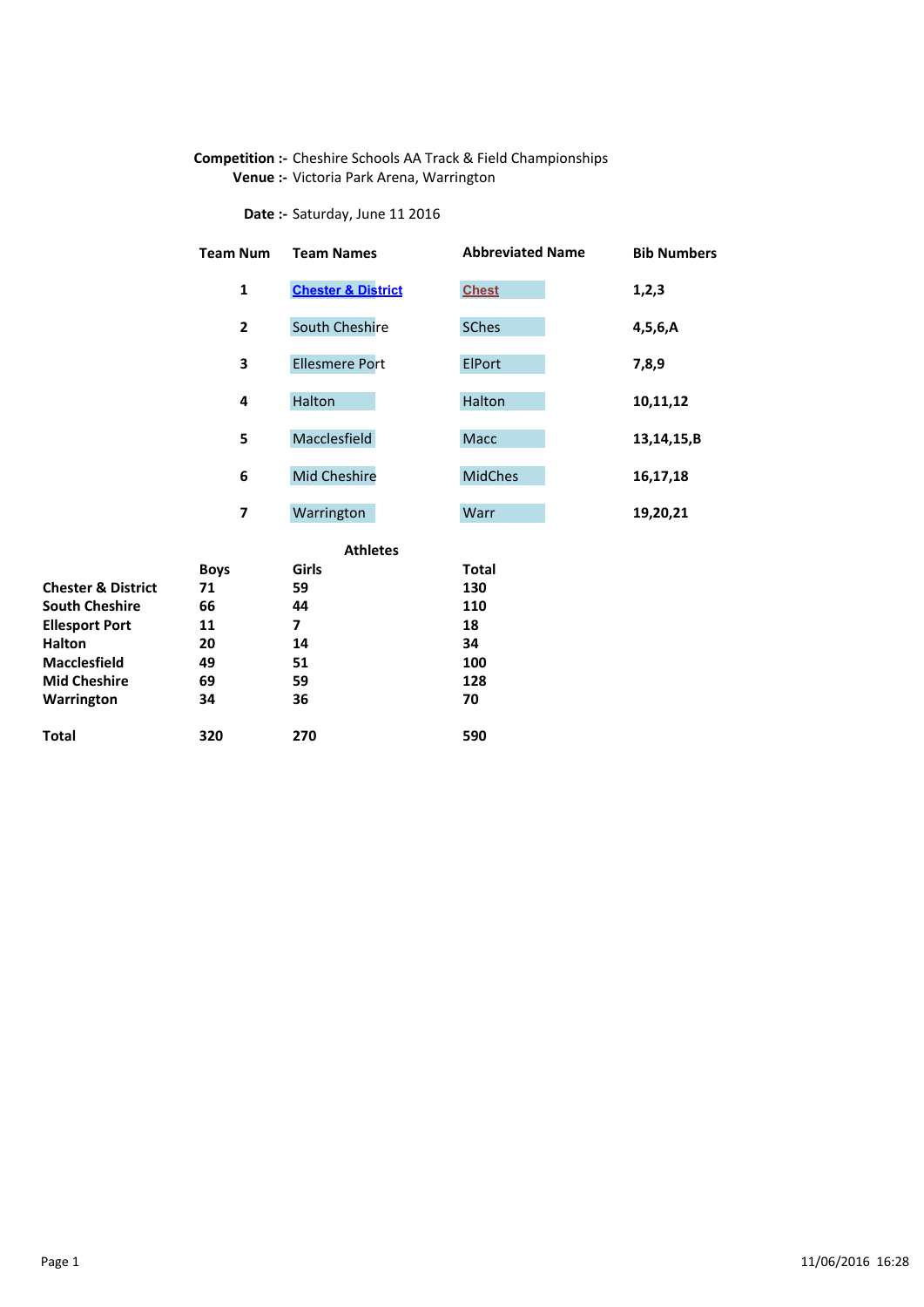| T32                     |                | JB 100 metres Heats              | Heat 1          |       |           |   |
|-------------------------|----------------|----------------------------------|-----------------|-------|-----------|---|
|                         |                | NS 11.4 ES 11.7 CS 12.3 CBP 11.3 |                 | Wind= |           |   |
| <b>Pos</b>              |                | <b>Bib Name</b>                  | <b>District</b> | Perf  |           |   |
| $\mathbf{1}$            | 10             | James Ellison                    | Halton          | 12.1  | CS        | Q |
| $\mathbf{z}$            | 11             | <b>Harvey Culverhouse</b>        | Halton          | 12.2  | <b>CS</b> | Q |
| 3                       | 4              | <b>Will Brookes</b>              | <b>SChes</b>    | 12.3  | <b>CS</b> | q |
| 4                       | 21             | <b>B Hammond</b>                 | Warr            | 12.6  |           | q |
| 5                       | 20             | M Ali                            | Warr            | 12.7  |           | q |
| 6                       | 16             | <b>Charlie Potts</b>             | MidChes         | 18.2  |           |   |
| T32                     |                | JB 100 metres Heats              | Heat 2          |       |           |   |
|                         |                | NS 11.4 ES 11.7 CS 12.3 CBP 11.3 |                 | Wind= |           |   |
| Pos                     |                | <b>Bib Name</b>                  | <b>District</b> | Perf  |           |   |
| 1                       | 13             | <b>Matt Williams</b>             | Macc            | 12.3  | CS        | Q |
| $\mathbf{z}$            | 14             | <b>Dimarco Bowes</b>             | Macc            | 12.5  |           | Q |
| 3                       | $\mathbf{1}$   | Max Kasteniemi                   | Chest           | 12.5  |           | q |
| 4                       | 3              | Louis Davies                     | Chest           | 12.9  |           |   |
| 5                       | $\overline{2}$ | <b>Harvey Cummings</b>           | Chest           | 13.1  |           |   |
| 6                       | 18             | Jake Bradley                     | <b>MidChes</b>  | 13.1  |           |   |
| T52                     |                | JB 100 metres Final              |                 |       |           |   |
|                         |                | NS 11.4 ES 11.7 CS 12.3 CBP 11.3 |                 | Wind= |           |   |
| Pos                     |                | <b>Bib Name</b>                  | <b>District</b> | Perf  |           |   |
| 1                       | 10             | James Ellison                    | Halton          | 12.0  | CS.       |   |
| 2                       | 13             | <b>Matt Williams</b>             | Macc            | 12.1  | CS        |   |
| 3                       | 11             | Harvey Culverhouse               | Halton          | 12.1  | CS        |   |
| 4                       | 14             | <b>Dimarco Bowes</b>             | Macc            | 12.2  | CS        |   |
| 5                       | 4              | <b>Will Brookes</b>              | <b>SChes</b>    | 12.4  |           |   |
| 6                       | $\mathbf{1}$   | Max Kasteniemi                   | Chest           | 12.4  |           |   |
| $\overline{7}$          | 21             | <b>B</b> Hammond                 | Warr            | 12.5  |           |   |
| <b>T48</b>              |                | JB 200 metres Final              |                 |       |           |   |
|                         |                | NS 23.3 ES 24.0 CS 25.3 CBP 23.0 |                 | Wind= |           |   |
| Pos                     |                | <b>Bib Name</b>                  | <b>District</b> | Perf  |           |   |
| 1                       | 16             | <b>Cameron Duff</b>              | <b>MidChes</b>  | 23.9  | ES        |   |
| $\mathbf{2}$            | 4              | <b>Ben Baston</b>                | <b>SChes</b>    | 24.8  | <b>CS</b> |   |
| 3                       | 14             | Sam Worthington                  | Macc            | 25.0  | CS        |   |
| 4                       | 13             | Jamie Wrench                     | Macc            | 25.1  | CS        |   |
| 5                       | 5              | Owen Edwards                     | <b>SChes</b>    | 25.7  |           |   |
| 6                       | 18             | Nathan Whitehead                 | <b>MidChes</b>  | 25.7  |           |   |
| $\overline{\mathbf{z}}$ |                | 17 Dylan Humphreys               | MidChes         | 26.2  |           |   |
| 8                       | 10             | <b>Altie Baker</b>               | Halton          | 28.2  |           |   |
| <b>T38</b>              |                | JB 300 metres Final              |                 |       |           |   |
|                         |                | NS 36.8 ES 38.0 CS 40.0 CBP 36.7 |                 |       |           |   |
| Pos                     |                | <b>Bib Name</b>                  | <b>District</b> | Perf  |           |   |
| 1                       | 16             | <b>Tristan Hall</b>              | <b>MidChes</b>  | 38.8  | <b>CS</b> |   |
| 2                       | 10             | <b>Jacob Simmonds</b>            | Halton          | 39.9  | CS        |   |
| 3                       | 4              | Jamie Johnson                    | <b>SChes</b>    | 41.3  |           |   |
| 4                       | 1              | <b>Jack Tomlins</b>              | Chest           | 41.8  |           |   |
| 5                       | 5              | <b>Issac Chennells</b>           | <b>SChes</b>    | 43.7  |           |   |
| 6                       | 6              | Jack Wilne                       | <b>SChes</b>    | 44.7  |           |   |
| $\overline{7}$          | 3              | Daniel Pagan                     | Chest           | 45.0  |           |   |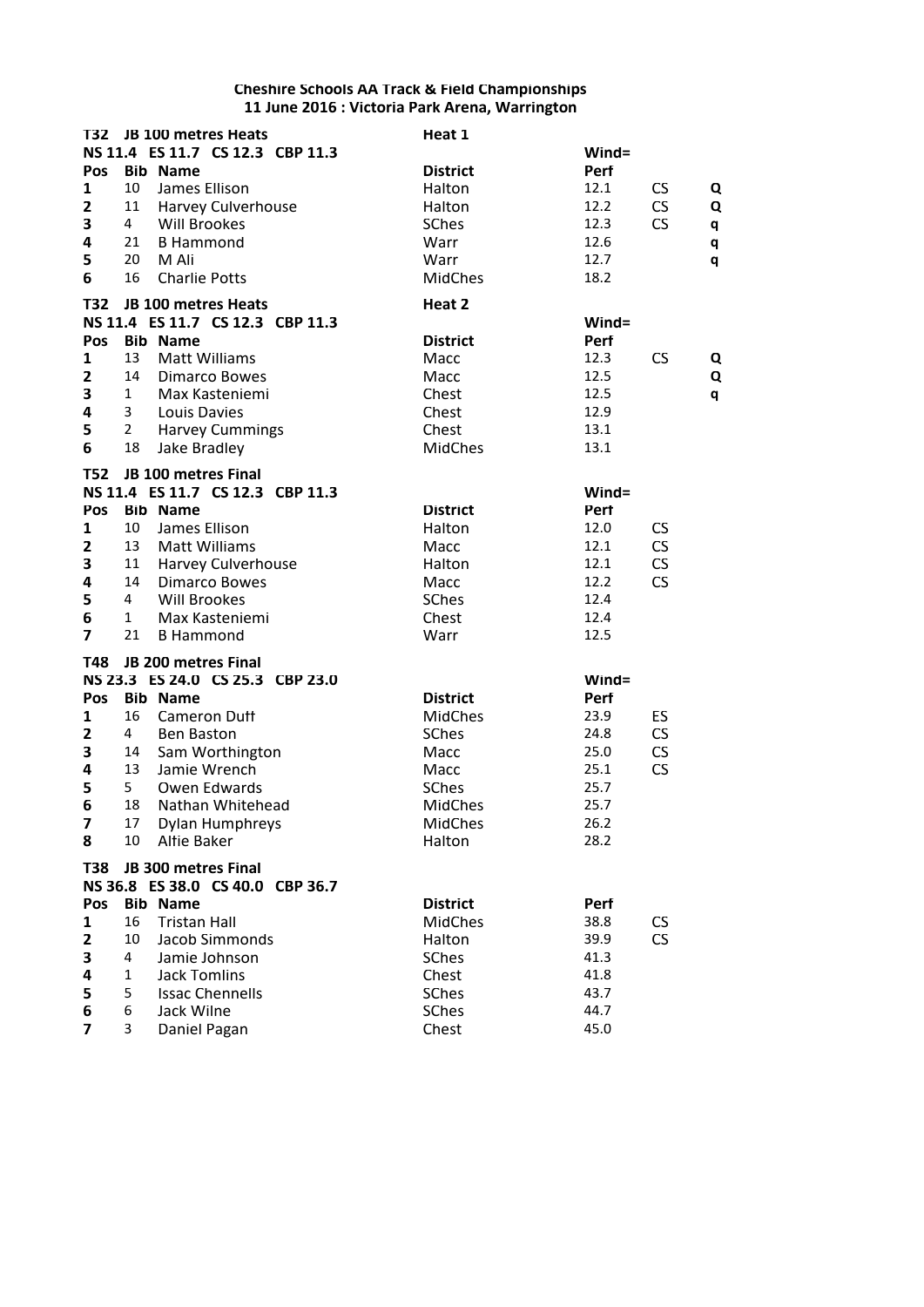| T42             |                | JB 800 metres Final                      |                 |             |           |
|-----------------|----------------|------------------------------------------|-----------------|-------------|-----------|
|                 |                | NS 2:02.0 ES 2:05.2 CS 2:13.0 CBP 2:01.6 |                 |             |           |
| Pos             |                | <b>Bib Name</b>                          | <b>District</b> | Perf        |           |
| 1               | 10             | Sonny Dean                               | Halton          | 2:10.8      | <b>CS</b> |
| $\overline{2}$  | 16             | Luke Chambers                            | <b>MidChes</b>  | 2:13.1      |           |
| 3               | 13             | Nathan Chesworth                         | Macc            | 2:13.2      |           |
| 4               | 7 <sup>1</sup> | Jack Dodd                                | ElPort          | 2:14.7      |           |
| 5               | 19             | J Buckley                                | Warr            | 2:15.2      |           |
| 6               | 4              | <b>Ben Laxton</b>                        | <b>SChes</b>    | 2:15.3      |           |
| 7               | 21             | Isaaq Ataullah                           | Warr            | 2:18.7      |           |
| 8               | 20             | L Hayes                                  | Warr            | 2:19.2      |           |
| 9               | 18             | Ben Brown                                | <b>MidChes</b>  | 2:21.5      |           |
| 10              | 17             | William McKay                            | <b>MidChes</b>  | 2:22.5      |           |
| 11              | 6              | Jamie Monks                              | <b>SChes</b>    | 2:23.6      |           |
| 12              | 5              | Ryan Messan                              | <b>SChes</b>    | 2:23.8      |           |
| 13              | 8              | Liam Farrell                             | ElPort          | 2:32.6      |           |
| T <sub>12</sub> |                | JB 1500 metres                           |                 |             |           |
|                 |                | NS 4:15.0 ES 4:22.0 CS 4:36.0 CBP 4:13.3 |                 |             |           |
| Pos             |                | <b>Bib Name</b>                          | <b>District</b> | <b>Perf</b> |           |
| 1               | Α              | <b>Altie Bould</b>                       | <b>SChes</b>    | 4:16.4      | ES        |
| 2               | 19             | S Evans                                  | Warr            | 4:21.8      | ES        |
| 3               | 20             | J Jones                                  | Warr            | 4:33.8      | <b>CS</b> |
| 4               | 13             | <b>Finley Proffitt</b>                   | Macc            | 4:35.0      | <b>CS</b> |
| 5               | 10             | <b>Robert Hughes</b>                     | Halton          | 4.42.1      |           |
| 6               | 5              | <b>Edward Pettitt</b>                    | <b>SChes</b>    | 4:47.2      |           |
| 7               | $\mathbf{1}$   | Sion Roberts                             | Chest           | 4:49.2      |           |
| 8               | 6              | <b>Rait Serit</b>                        | <b>SChes</b>    | 4:49.7      |           |
| 9               | 16             | Ben Webb                                 | <b>MidChes</b>  | 4:53.1      |           |
| 10              | 15             | Aidan Martin                             | Macc            | 4:55.4      |           |
| 11              | $\overline{2}$ | <b>Matthew Douglas</b>                   | Chest           | 5:07.9      |           |
| 12              | B              | Drew Evans                               | Macc            | 5:18.2      |           |
| 13              | 18             | Sam Glover                               | <b>MidChes</b>  | 5:28.6      |           |
| 14              | 17             | Aaron Doyle                              | <b>MidChes</b>  | 5:32.0      |           |
| 15              | 8              | <b>Charles Clarke</b>                    | ElPort          | 5:50.7      |           |
| T11             |                | JB 80 metres Hurdles (84.0cm) Heats      | Heat 1          |             |           |
|                 |                | NS 11.6 ES 12.0 CS 12.9 CBP 11.5         |                 | Wind=       |           |
| Pos             |                | <b>Bib Name</b>                          | <b>District</b> | Perf        |           |
| 1               | 16             | Joe Williams                             | <b>MidChes</b>  | 12.6        | CS<br>Q   |
| $\mathbf{2}$    | 4              | Elman Hall                               | <b>SChes</b>    | 13.6        | Q         |
| 3               | 11             | Michael Smith                            | Halton          | 13.9        | q         |
| 4               | 6              | Ben Naylor                               | <b>SChes</b>    | 16.0        | q         |
| <b>T11</b>      |                | JB 80 metres Hurdles (84.0cm) Heats      | Heat 2          |             |           |
|                 |                | NS 11.6 ES 12.0 CS 12.9 CBP 11.5         |                 | Wind=       |           |
| Pos             |                | <b>Bib Name</b>                          | <b>District</b> | Perf        |           |
| 1               | 17             | David Barnett                            | <b>MidChes</b>  | 14.5        | Q         |
| 2               | 1              | Matthew Webb                             | Chest           | 14.8        | Q         |
| 3               | 18             | <b>Tommy Butler</b>                      | <b>MidChes</b>  | 15.5        | q         |
| 4               | 5              | Ben Jackson                              | <b>SChes</b>    | 15.6        | q         |
| T23             |                | JB 80 metres Hurdles (84.0cm) Final      |                 |             |           |
|                 |                | NS 11.6 ES 12.0 CS 12.9 CBP 11.5         |                 | Wind=       |           |
| Pos             |                | <b>Bib Name</b>                          | <b>District</b> | Perf        |           |
| $\mathbf{1}$    | 16             | Joe Williams                             | <b>MidChes</b>  | 12.8        | <b>CS</b> |
| $\mathbf{2}$    | 4              | Elman Hall                               | <b>SChes</b>    | 13.5        |           |
| 3               | 11             | <b>Michael Smith</b>                     | Halton          | 13.7        |           |
| 4               | 17             | David Barnett                            | <b>MidChes</b>  | 14.5        |           |
| 5               | $\mathbf{1}$   | Matthew Webb                             | Chest           | 15.0        |           |
| 6               | 18             | <b>Tommy Butler</b>                      | MidChes         | 15.7        |           |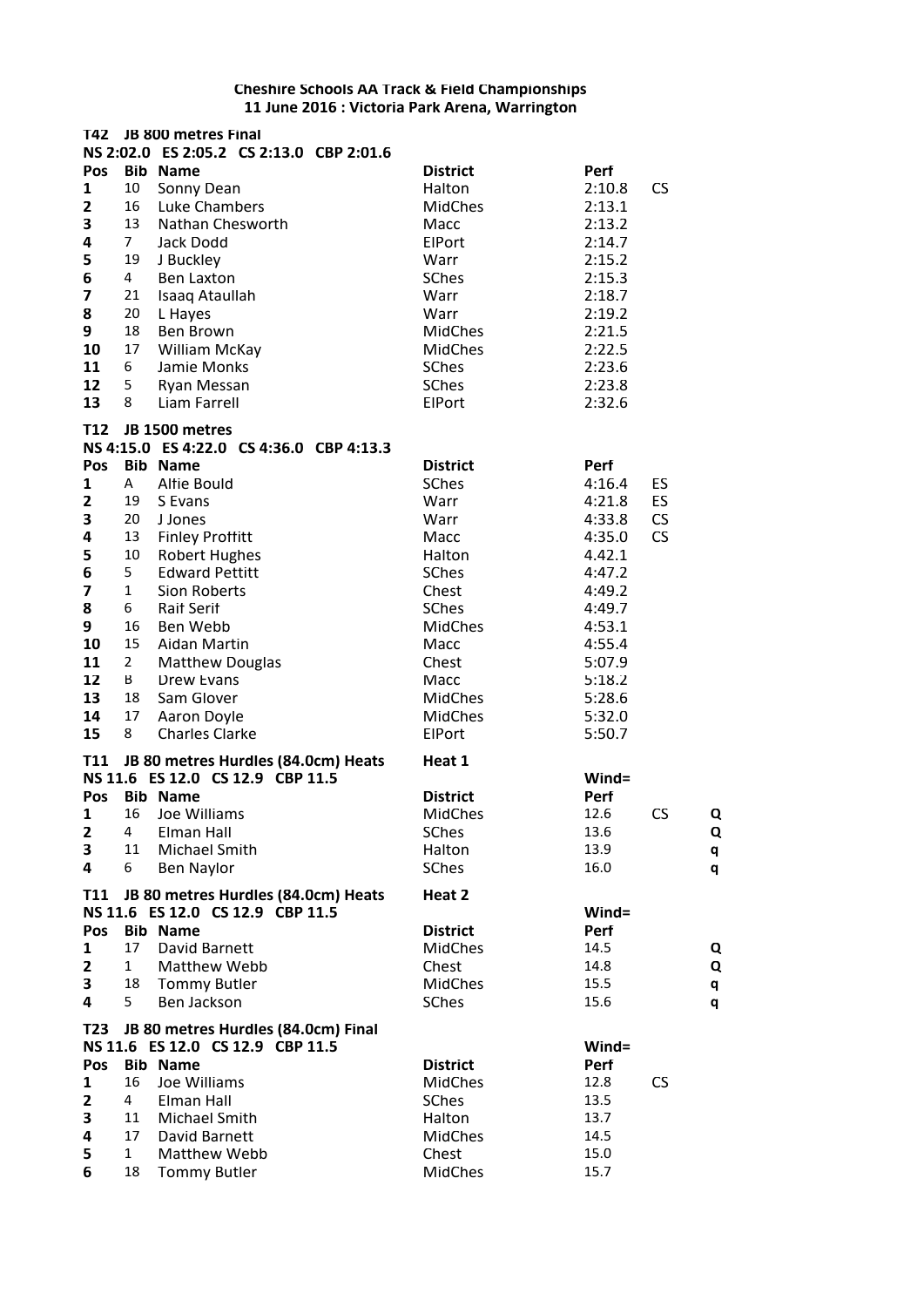|                              |                | F31 JB Long Jump                                        |                                |                           |  |
|------------------------------|----------------|---------------------------------------------------------|--------------------------------|---------------------------|--|
|                              |                | NS 5.95 ES 5.75 CS 5.45 CBP 5.79                        |                                |                           |  |
| Pos                          |                | <b>Bib Name</b>                                         | <b>District</b>                | Perf                      |  |
| 1<br>$\overline{\mathbf{z}}$ | 13<br>18       | Morgan Frith<br>Noah Soukovelos                         | Macc<br><b>MidChes</b>         | 5.66<br><b>CS</b><br>5.42 |  |
| 3                            | $\mathbf{1}$   | Jamie Roberts                                           | Chest                          | 4.96                      |  |
| 4                            | 4              | Sam Burgess                                             | <b>SChes</b>                   | 4.94                      |  |
| 5                            | 6              | YaYa Tamba                                              | <b>SChes</b>                   | 4.89                      |  |
| 6                            | 14             | Alastair Nixon                                          | Macc                           | 4.74                      |  |
| $\overline{7}$               | 15             | <b>Oscar Stone</b>                                      | Macc                           | 4.62                      |  |
| 8                            | 5              | Dylan Cope                                              | <b>SChes</b>                   | 4.42                      |  |
| F4                           |                | <b>JB High Jump</b><br>NS 1.78 ES 1.72 CS 1.60 CBP 1.75 |                                |                           |  |
| Pos                          |                | <b>Bib Name</b>                                         | <b>District</b>                | Perf                      |  |
| 1                            | 19             | Josh Herrington                                         | Warr                           | 1.77<br>ES CBP            |  |
| $\mathbf{2}$                 | 13             | Jacob Thompson                                          | Macc                           | <b>CS</b><br>1.64         |  |
| 3                            | 18             | Jonty Cottam                                            | <b>MidChes</b>                 | 1.55                      |  |
| 4                            | 17             | Jay Paynter                                             | <b>MidChes</b>                 | 1.50                      |  |
| 5                            | $\overline{4}$ | Matt Major                                              | <b>SChes</b>                   | 1.45                      |  |
| $6=$                         | 14             | Ed Vitta                                                | Macc                           | 1.40                      |  |
| $6=$                         | 3              | <b>Jack Roberts</b>                                     | Chest                          | 1.40                      |  |
| 8                            | 5              | Luke Pointon                                            | <b>SChes</b>                   | 1.30                      |  |
| 9                            | 6              | <b>Archie Vincent</b>                                   | <b>SChes</b>                   | 1.25                      |  |
| F14                          |                | <b>JB Triple Jump</b>                                   |                                |                           |  |
|                              |                | NS 12.40 ES 12.00 CS 11.45 CBP 12.23                    |                                |                           |  |
| Pos                          |                | <b>Bib Name</b>                                         | <b>District</b>                | Perf                      |  |
| 1                            | 17             | Sam McLaughlin                                          | <b>MidChes</b>                 | 10.75                     |  |
| 2                            | 1              | Nathan Wilde                                            | Chest                          | 10.64                     |  |
| 3                            | 18             | Morgan Slinger                                          | <b>MidChes</b>                 | 10.05                     |  |
| 4                            | 16             | Lewis Murray                                            | <b>MidChes</b>                 | 9.92                      |  |
| 5                            | 3              | <b>Matthew Osbourne</b>                                 | Chest                          | 9.34                      |  |
| 6                            | $\overline{2}$ | <b>Edward Harris</b>                                    | Chest                          | 8.68                      |  |
| <b>F18</b>                   |                | JB Shot 4Kg                                             |                                |                           |  |
|                              |                | NS 13.30 ES 12.30 CS 11.20 CBP 16.00                    |                                |                           |  |
| Pos                          |                | <b>Bib Name</b>                                         | <b>District</b>                | Perf                      |  |
| 1                            | $4 \quad$      | Tom Yarwood                                             | <b>SChes</b>                   | CS<br>11.50               |  |
| 2                            | 13             | James Warr                                              | Macc                           | 11.19                     |  |
| 3                            | 19             | E Murphy<br>Louis Buckley                               | Warr<br><b>MidChes</b>         | 10.98                     |  |
| 4                            | 18<br>16       |                                                         |                                | 10.79                     |  |
| 5                            | 5              | <b>Alfie Bellis</b><br>Oliver Taylor                    | <b>MidChes</b><br><b>SChes</b> | 10.48<br>10.15            |  |
| 6<br>7                       | 17             | Tom Wilson                                              | MidChes                        | 9.73                      |  |
| 8                            | 6              | <b>Matthew Hall</b>                                     | <b>SChes</b>                   | 9.34                      |  |
| 9                            | $\overline{2}$ | Joseph Camilleri                                        | Chest                          | 8.41                      |  |
| 10                           | $\mathbf{1}$   | Kevin Lewis                                             | Chest                          | 7.80                      |  |
|                              |                |                                                         |                                |                           |  |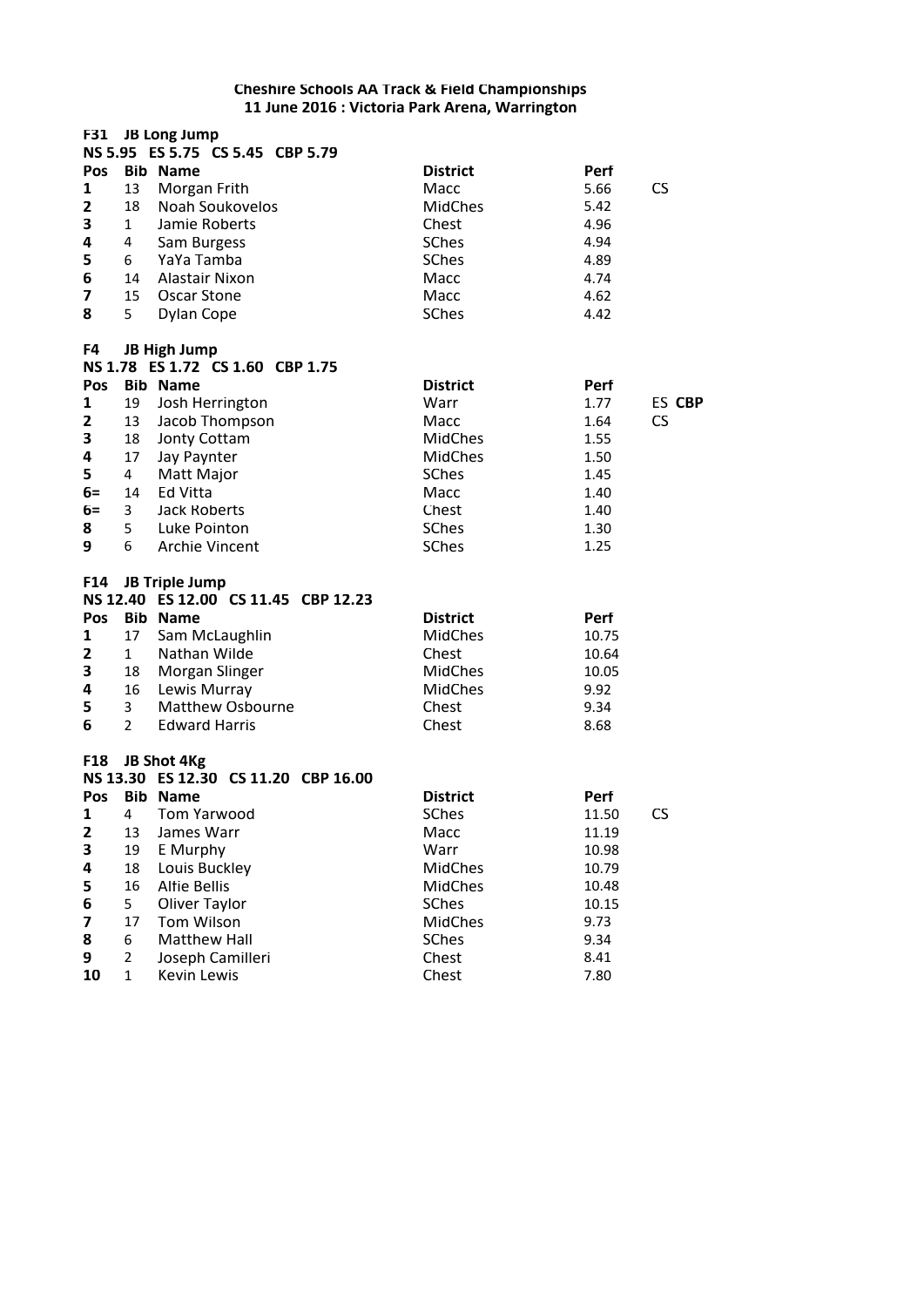# **F25 JB Javelin 600 g NS 46.00 ES 43.00 CS 39.00 CBP 49.92 Pos Bib Name District Perf**<br> **1** 16 Finn Webster **Perf MidChes** 34.28 **1** 16 Finn Webster **16 MidChes** 34.28<br> **2** 14 Ben Kersch **18 Macc** 33.08 **2** 14 Ben Kersch Macc 33.08<br> **3** 7 Kyle Phipps **12.13** ElPort 32.13 **3** 7 Kyle Phipps<br>**4** 1 Elliot Oduin 1 Elliot Oduinaya **Chest** 31.72 **5** 4 Ben Hockenhull **5** SChes 31.34 **6** 17 Harvey Murray MidChes 30.21 **7** 6 William Seville **1988 SChes** 28.68<br> **8** 8 Paul Hutchinson **1988 Elect** 27.29 **8** 8 Paul Hutchinson **ElPort** 27.29<br> **8** 18 Lucas Dalton **ElPort** MidChes 22.68 **9** 18 Lucas Dalton **MidChes** 22.68<br> **10** 2 Ben Grinter **10** Chest 22.25 **10** Ben Grinter **F27 JB Discus 1.25 Kg NS 38.00 ES 34.00 CS 30.50 CBP 39.64 Pos Bib Name District Perf 1** 1 Will Scott **1** Chest 30.30<br> **2** 7 Adam Howe **CHEST** ElPort 27.90 **2** 7 Adam Howe **ElPort** 27.90<br> **2** 19 Ryan Jones **24.36 3** 19 Ryan Jones Warr 24.36 **4** 17 Henry Jinks-Evans **MidChes** 24.16<br> **5** 18 Hassan Queshi **MidChes** 23.70

**5** 18 Hassan Queshi **18 Hassan Queshi** 23.70<br>16 Cree Jacobs 23.11 **6** 16 Cree Jacobs MidChes 23.11<br> **7** 4 Tom Hilditch SChes 20.33 **7** 4 Tom Hilditch **SChes** 20.33<br> **8** 5 Kyle Edmondson **SChes** 20.15

**Kyle Edmondson**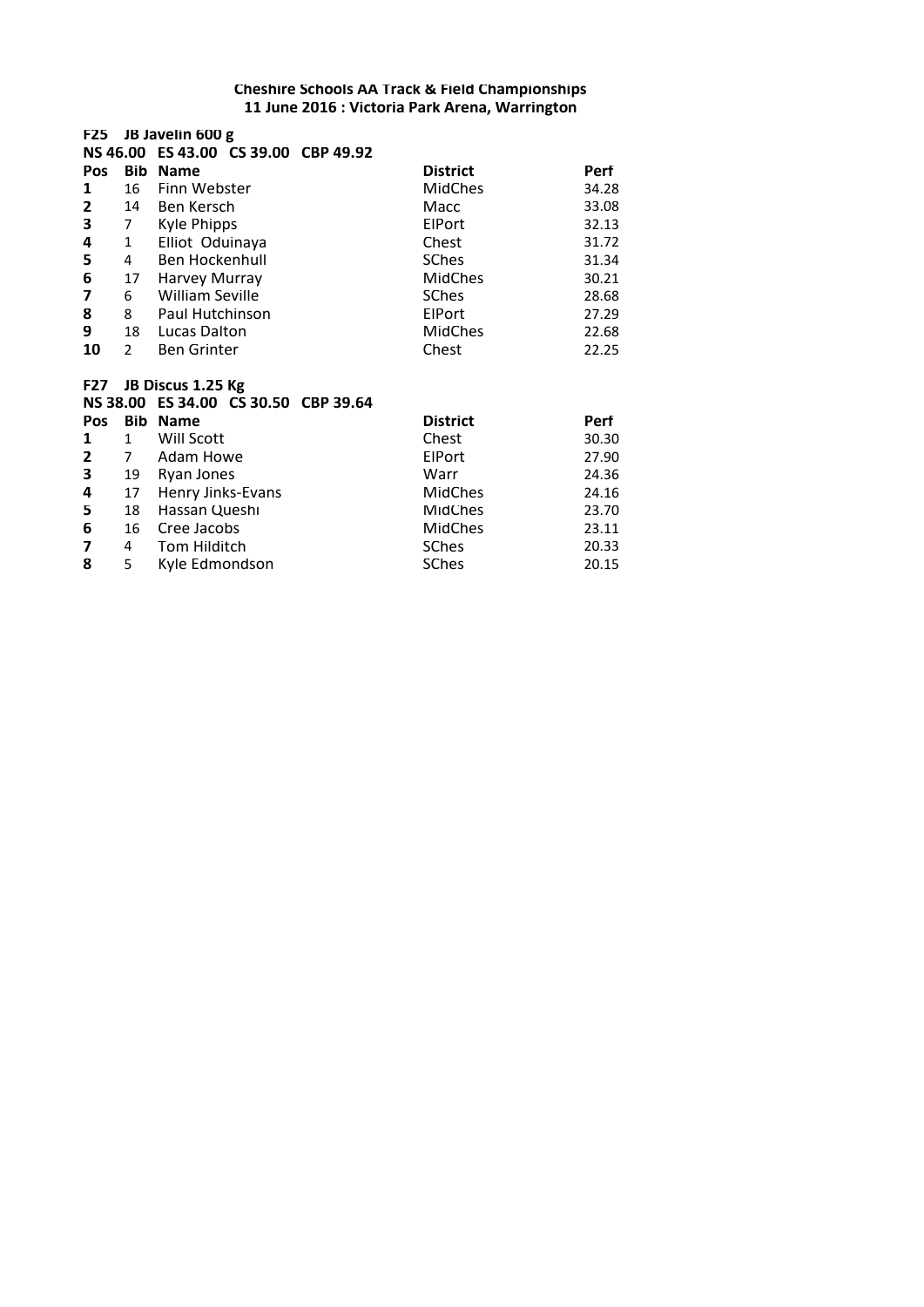| T34               |                | <b>IB 100 metres Heats</b>                                     | Heat 1                 |              |           |            |
|-------------------|----------------|----------------------------------------------------------------|------------------------|--------------|-----------|------------|
|                   |                | NS 11.0 ES 11.2 CS 11.7 CBP 11.0                               |                        | Wind=        |           |            |
| Pos               |                | <b>Bib Name</b>                                                | <b>District</b>        | Perf         |           |            |
| 1                 | 16             | Fisayo Williamson-Taylor                                       | <b>MidChes</b>         | 11.1         | ES        | Q          |
| $\mathbf{2}$      | 20             | M Kersey                                                       | Warr                   | 12.0         |           | Q          |
| 3                 | 7              | <b>Charlie Douglas</b>                                         | ElPort                 | 12.4         |           | q          |
| 4                 | 3              | Jack Jones                                                     | Chest                  | 12.7         |           |            |
|                   |                |                                                                |                        |              |           |            |
| T34               |                | <b>IB 100 metres Heats</b><br>NS 11.0 ES 11.2 CS 11.7 CBP 11.0 | Heat 2                 |              |           |            |
|                   |                | <b>Bib Name</b>                                                |                        | Wind=        |           |            |
| Pos               | 8              |                                                                | <b>District</b>        | Perf<br>12.1 |           |            |
| 1<br>$\mathbf{z}$ | 4              | Josh Ford                                                      | ElPort<br><b>SChes</b> | 12.2         |           | Q          |
|                   |                | Callum Alton                                                   |                        |              |           | Q          |
| 3                 | 13             | <b>Richard Griffiths</b>                                       | Macc                   | 12.2         |           | q          |
| 4                 | 17             | Harry Edgar                                                    | <b>MidChes</b>         | 12.3         |           | q          |
| 5                 | 19             | R Nessaraji                                                    | Warr                   | 12.6         |           | q          |
| T54               |                | <b>IB 100 metres Final</b>                                     |                        |              |           |            |
|                   |                | NS 11.0 ES 11.2 CS 11.7 CBP 11.0                               |                        | Wind=        |           |            |
| Pos               |                | <b>Bib Name</b>                                                | <b>District</b>        | Perf         |           |            |
| 1                 | 16             | Fisayo Williamson-Taylor                                       | <b>MidChes</b>         | 11.0         |           | $NS = CBP$ |
| 2                 | 4              | Callum Alton                                                   | <b>SChes</b>           | 12.0         |           |            |
| 3                 | 8              | Josh Ford                                                      | ElPort                 | 12.0         |           |            |
| 4                 | 17             | Harry Edgar                                                    | <b>MidChes</b>         | 12.0         |           |            |
| 5                 | 13             | <b>Richard Griffiths</b>                                       | Macc                   | 12.0         |           |            |
| 6                 | 19             | R Nessaraji                                                    | Warr                   | 12.4         |           |            |
| 7                 | $\overline{7}$ | <b>Charlie Douglas</b>                                         | ElPort                 | 12.4         |           |            |
| 8                 | 20             | M Kersey                                                       | Warr                   | <b>DNF</b>   |           |            |
|                   |                |                                                                |                        |              |           |            |
|                   |                |                                                                |                        |              |           |            |
| <b>T30</b>        |                | <b>IB 200 metres Heats</b>                                     | Heat 1                 |              |           |            |
|                   |                | NS 22.2 ES 22.8 CS 24.0 CBP 21.9                               |                        | Wind=        |           |            |
| Pos               |                | <b>Bib Name</b>                                                | <b>District</b>        | <b>Perf</b>  |           |            |
| 1                 | 4              | Tom Jackson                                                    | <b>SChes</b>           | 23.8         | <b>CS</b> | Q          |
| 2                 | 16             | Sam Sanger                                                     | <b>MidChes</b>         | 24.2         |           | Q          |
| 3                 | В              | <b>Callum Prentergass</b>                                      | Macc                   | 25.1         |           | q          |
| 4                 | 17             | Jake Billinge                                                  | MidChes                | 25.3         |           | q          |
| 5                 | 5              | <b>Ben Ryles</b>                                               | <b>SChes</b>           | 26.4         |           | q          |
| <b>T30</b>        |                | <b>IB 200 metres Heats</b>                                     | Heat 2                 |              |           |            |
|                   |                | NS 22.2 ES 22.8 CS 24.0 CBP 21.9                               |                        | Wind=        |           |            |
| <b>Pos</b>        |                | <b>Bib Name</b>                                                | <b>District</b>        | Perf         |           |            |
| $\mathbf 1$       | 19             | J Pickett                                                      | Warr                   | 23.8         | CS        | Q          |
| $\mathbf{z}$      | 13             | Ben Healy                                                      | Macc                   | 24.1         |           | Q          |
| 3                 | 14             | Finn McEwan                                                    | Macc                   | 24.3         |           | q          |
| 4                 | $\overline{2}$ | Jake Gibson                                                    | Chest                  | 26.8         |           |            |
| 5                 | 20             |                                                                | Warr                   | 26.9         |           |            |
|                   |                | T Ley                                                          |                        |              |           |            |
| <b>T50</b>        |                | <b>IB 200 metres Final</b>                                     |                        |              |           |            |
|                   |                | NS 22.2 ES 22.8 CS 24.0 CBP 21.9                               |                        | Wind=        |           |            |
| Pos               |                | <b>Bib Name</b>                                                | <b>District</b>        | Perf         |           |            |
| $\mathbf{1}$      | 19             | J Pickett                                                      | Warr                   | 23.7         | CS        |            |
| $\mathbf{2}$      | 4              | Tom Jackson                                                    | <b>SChes</b>           | 23.8         | CS        |            |
| 3                 | 16             | Sam Sanger                                                     | <b>MidChes</b>         | 24.0         | <b>CS</b> |            |
| 4                 | 13             | Ben Healy                                                      | Macc                   | 24.2         |           |            |
| 5                 | 14             | Finn McEwan                                                    | Macc                   | 25.0         |           |            |
| 6<br>7            | B<br>17        | <b>Callum Prentergass</b><br>Jake Billinge                     | Macc<br>MidChes        | 25.0<br>25.8 |           |            |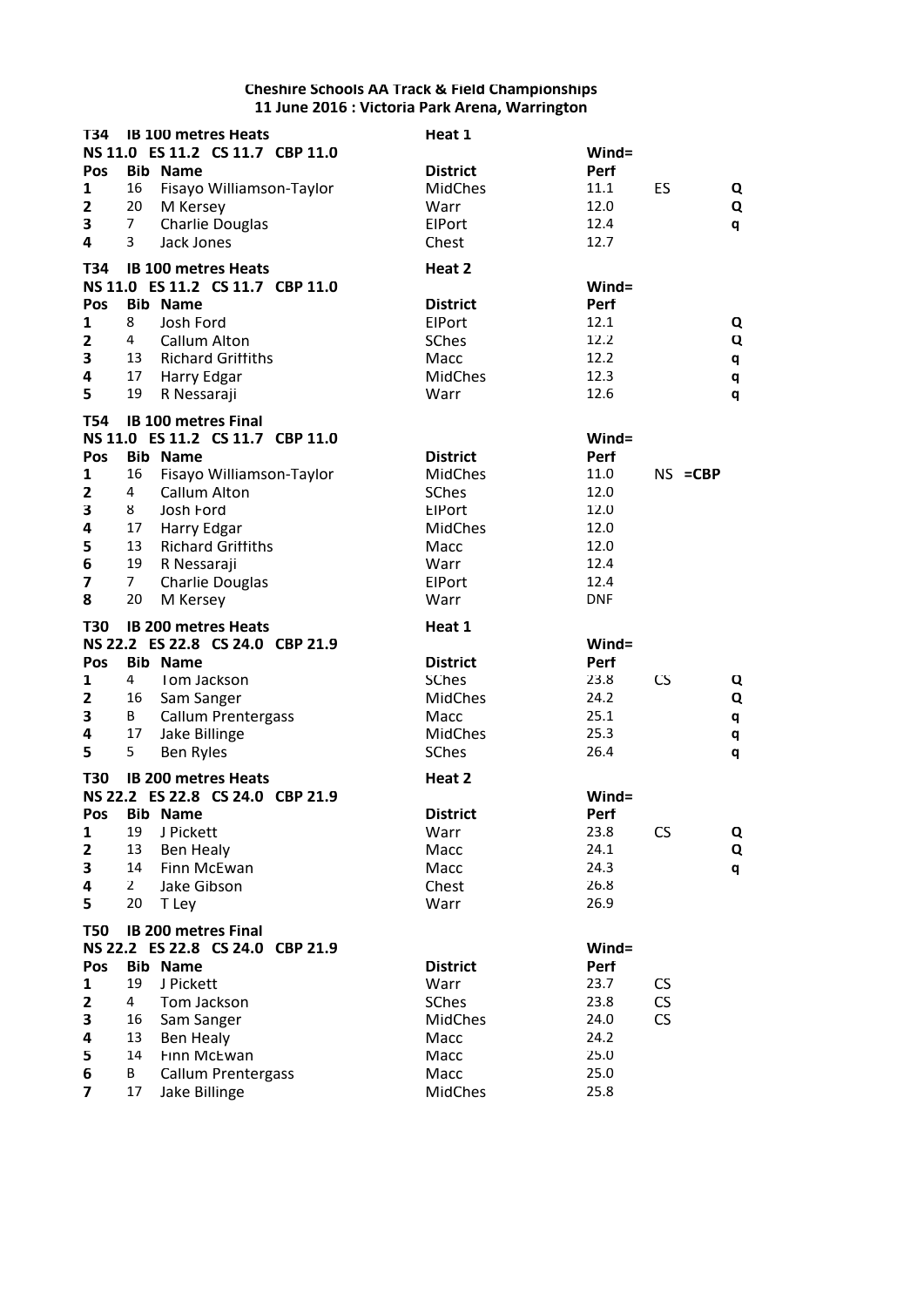| T37                     |                | <b>IB 400 metres Final</b><br>NS 49.5 ES 51.1 CS 53.4 CBP 49.9           |                 |                     |
|-------------------------|----------------|--------------------------------------------------------------------------|-----------------|---------------------|
| Pos                     |                | <b>Bib Name</b>                                                          | <b>District</b> | Perf                |
| 1                       | 19             | <b>T</b> Baines                                                          | Warr            | 51.3                |
|                         | 13             |                                                                          |                 | CS                  |
| 2                       |                | Will Fosbrook                                                            | Macc            | 54.1                |
| 3                       | 7 <sup>7</sup> | <b>Ethan Paul</b>                                                        | ElPort          | 56.7                |
| 4                       | $\overline{2}$ | <b>Tom Roebuck</b>                                                       | Chest           | 56.8                |
| 5                       | 18             | <b>Jack Grittin</b>                                                      | <b>MidChes</b>  | 58.1                |
| 6                       | 20             | L Hodgkinson                                                             | Warr            | 58.9                |
| $\overline{\mathbf{z}}$ | $\overline{4}$ | Jordan Sides                                                             | <b>SChes</b>    | 61.1                |
| 8                       | 14             | <b>Charlie Candlish</b>                                                  | Macc            | <b>DNF</b>          |
| T44                     |                | <b>IB 800 metres Final</b>                                               |                 |                     |
|                         |                | NS 1:56.0 ES 1:58.0 CS 2:05.0 CBP 1:55.3                                 |                 |                     |
| Pos                     |                | <b>Bib Name</b>                                                          | <b>District</b> | Perf                |
| $\mathbf{1}$            | 18             | <b>Ben Lee</b>                                                           | <b>MidChes</b>  | 1:59.8<br>CS        |
| $\mathbf{z}$            | B              | Harry Simpson                                                            | Macc            | <b>CS</b><br>2:00.9 |
| 3                       | 16             | <b>Harry Dexter</b>                                                      | <b>MidChes</b>  | CS<br>2:01.6        |
| 4                       | $2^{\circ}$    | David Dentith                                                            | Chest           | 2:05.8              |
| 5                       | 15             | <b>Matt Browne</b>                                                       | Macc            | 2:12.1              |
| 6                       | $\overline{4}$ | <b>Ben Hulse</b>                                                         | <b>SChes</b>    | 2:12.5              |
| 7                       | 14             | <b>Matthew Williams</b>                                                  | Macc            | 2:15.8              |
| 8                       | 13             | <b>Rob Stokoe</b>                                                        | Macc            | 2:16.4              |
| T5                      |                | IB 1500 metres                                                           |                 |                     |
|                         |                | NS 4:03.0 ES 4:07.0 CS 4:20.0 CBP 4:07.3                                 |                 |                     |
| Pos                     |                | <b>Bib Name</b>                                                          | <b>District</b> | Perf                |
| $\mathbf{1}$            | 6              | Arun Dight                                                               | <b>SChes</b>    | 4:08.6<br>CS        |
| $\overline{\mathbf{c}}$ | 20             | J Stubbings                                                              | Warr            | CS<br>4:08.7        |
| 3                       | 16             | <b>Oliver Waring</b>                                                     | <b>MidChes</b>  | CS<br>4:19.7        |
| 4                       | 4              | Will Kesteven                                                            | <b>SChes</b>    | 4:24.4              |
| 5                       | 21             | Daniel Fox                                                               | Warr            | 4:33.0              |
| 6                       | 5              | <b>Matt McCormack</b>                                                    | SChes           | 4:37.2              |
| $\overline{\mathbf{z}}$ | $\mathbf{1}$   | <b>Tom Adkins</b>                                                        | Chest           | 4:42.7              |
| 8                       | 17             | Sam Hanson                                                               | MidChes         | 4:54.1              |
| 9                       | $\overline{2}$ | Alex Mason                                                               | Chest           | 4:59.4              |
| <b>T10</b>              |                | IB 3000 metres                                                           |                 |                     |
|                         |                | NS 8:50.0 ES 8:59.0 CS 9:30.0 CBP 8:56.6                                 |                 |                     |
| Pos                     |                | <b>Bib Name</b>                                                          | <b>District</b> | Perf                |
| 1                       | 19             | Sam Rostron                                                              | Warr            | 9:13.9<br>CS        |
| 2                       | 17             | John Humphries                                                           | <b>MidChes</b>  | 9:15.9<br>CS        |
| 3                       | 16             | Alex Doyle                                                               | <b>MidChes</b>  | CS<br>9:22.9        |
| 4                       | $\mathbf{1}$   | <b>Ethan Greenland</b>                                                   | Chest           | 9:51.5              |
| 5                       | $\overline{2}$ | Rory Wilson                                                              | Chest           | 10:54.8             |
| T17                     |                | <b>IB 1500m S/C</b>                                                      |                 |                     |
|                         |                | NS 4:30.0 ES 4:36.0 CS 4:58.0 CBP 4:30.3                                 |                 |                     |
| Pos                     |                | <b>Bib Name</b>                                                          | <b>District</b> | Perf                |
| 1                       | 16             | Chris Larkin                                                             | <b>MidChes</b>  | 4:54.8<br>CS        |
| T24                     |                | IB 100 metres Hurdles (91.4cm) Final                                     |                 |                     |
|                         |                | NS 13.6 ES 14.0 CS 15.0 CBP 13.3                                         |                 | Wind=               |
| Pos                     |                | <b>Bib Name</b>                                                          | <b>District</b> | <b>Perf</b>         |
| 1                       | 19             | E Baird                                                                  | Warr            | 17.0                |
| 2                       | 2              | <b>Greg Travis</b>                                                       | Chest           | 18.6                |
|                         |                |                                                                          |                 |                     |
| T2                      |                | IB 400 metres Hurdles (84.0cm) Final<br>NS 56.2 ES 58.0 CS 60.5 CBP 55.9 |                 |                     |
| Pos                     |                | <b>Bib Name</b>                                                          | <b>District</b> | Perf                |
| 1                       | 13             | <b>Robert Finnis</b>                                                     | Macc            | 61.9                |
|                         |                |                                                                          |                 |                     |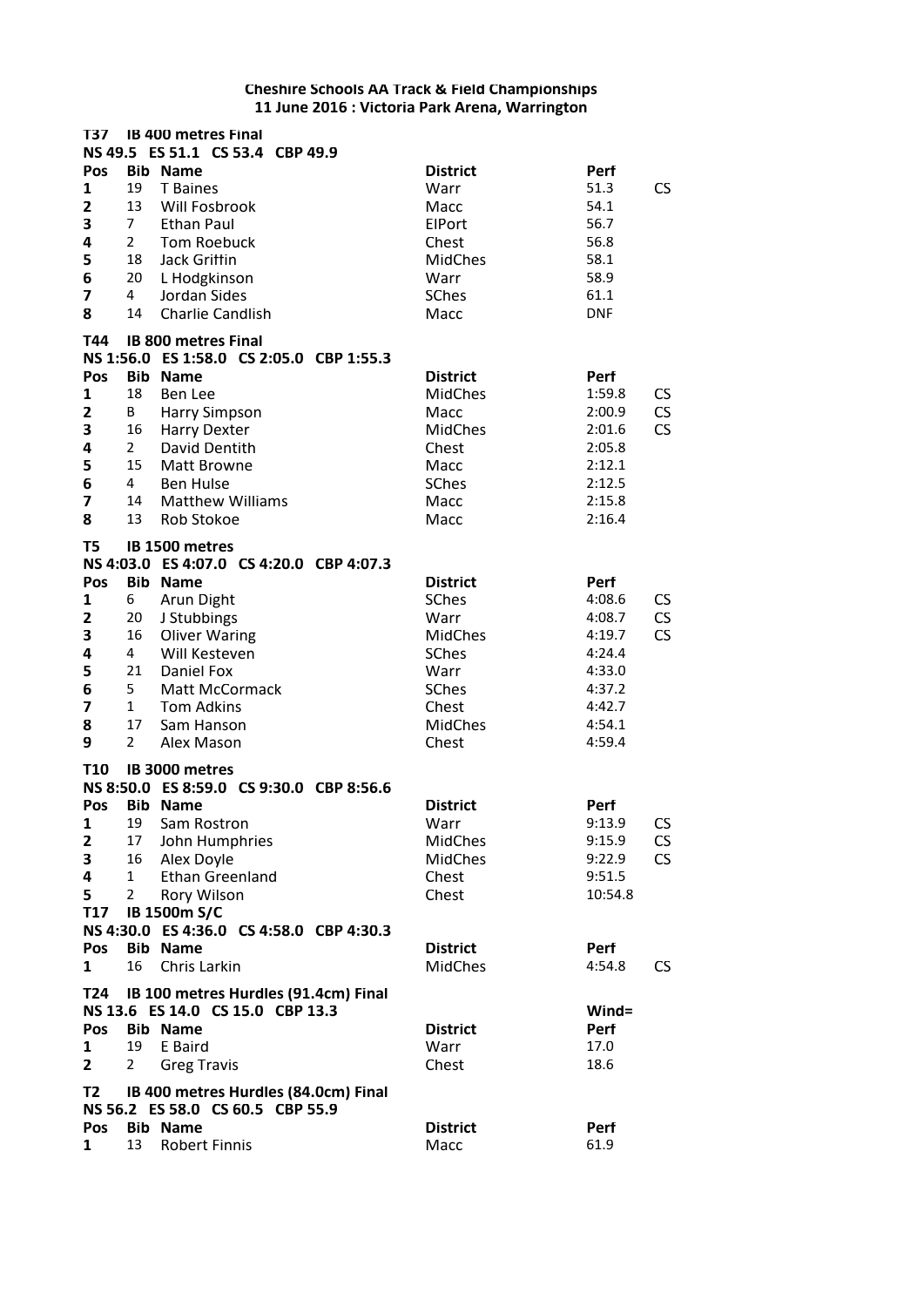| <b>F12</b>              |                   | <b>IB Long Jump</b>                                                                             |                                   |                                  |
|-------------------------|-------------------|-------------------------------------------------------------------------------------------------|-----------------------------------|----------------------------------|
|                         |                   | NS 6.60 ES 6.40 CS 6.00 CBP 6.78                                                                |                                   |                                  |
| Pos                     |                   | <b>Bib Name</b>                                                                                 | <b>District</b>                   | Perf                             |
| 1                       | 4                 | <b>Ben Wilkinson</b>                                                                            | SChes                             | 6.42<br>ES                       |
| $\mathbf{z}$<br>3       | 10<br>$5 -$       | Luke Sutherton<br>Lewis Palin                                                                   | Halton<br><b>SChes</b>            | 6.17<br>CS<br>5.88               |
| 4                       | 14                | Laurence Thomas                                                                                 | Macc                              | 5.66                             |
| 5                       | 16                | Logan Fern                                                                                      | <b>MidChes</b>                    | 5.59                             |
| 6                       | 1                 | <b>Harry Tomlins</b>                                                                            | Chest                             | 5.39                             |
|                         |                   |                                                                                                 |                                   |                                  |
| <b>F11</b>              |                   | <b>IB High Jump</b><br>NS 1.98 ES 1.92 CS 1.75 CBP 1.95                                         |                                   |                                  |
| Pos                     |                   | <b>Bib Name</b>                                                                                 | <b>District</b>                   | Perf                             |
| 1                       | $\mathbf{1}$      | <b>Ethan Milligan</b>                                                                           | Chest                             | 1.80<br><b>CS</b>                |
| 2                       | 14                | <b>Cameron Stewart</b>                                                                          | Macc                              | $\mathsf{CS}\phantom{0}$<br>1.75 |
| 3                       | 13                | Osacar Johnson                                                                                  | Macc                              | $\mathsf{CS}\phantom{0}$<br>1.75 |
| 4                       | 6                 | <b>Frank Roe</b>                                                                                | SChes                             | 1.65                             |
| 5                       | 17                | Max Everitt                                                                                     | <b>MidChes</b>                    | 1.60                             |
| 6                       | 15                | Kanta Sibbett                                                                                   | Macc                              | 1.50                             |
| $\overline{\mathbf{z}}$ | $\overline{4}$    | Kian Nolan                                                                                      | <b>SChes</b>                      | 1.50                             |
| 8                       | $5 -$             | Fin Jackson                                                                                     | <b>SChes</b>                      | 1.50                             |
| 9                       | 18                | Nathan Costord                                                                                  | <b>MidChes</b>                    | 1.45                             |
| Pos<br>1<br>2           | $\mathbf{1}$<br>3 | NS 13.70 ES 13.20 CS 12.50 CBP 13.66<br><b>Bib Name</b><br>Cain Noble<br><b>Felix Gideonese</b> | <b>District</b><br>Chest<br>Chest | Perf<br>12.15<br>10.55           |
| <b>F28</b>              |                   | <b>IB Shot 5Kg</b>                                                                              |                                   |                                  |
|                         |                   | NS 14.20 ES 13.20 CS 11.90 CBP 15.49                                                            |                                   |                                  |
| Pos                     |                   | <b>Bib Name</b>                                                                                 | <b>District</b>                   | <b>Perf</b>                      |
| 1                       | 16                | George Hyde                                                                                     | <b>MidChes</b>                    | <b>NS</b><br>14.93               |
| 2                       | 20                | J Murphy                                                                                        | Warr                              | ES<br>13.64                      |
| 3                       | 5 <sub>1</sub>    | Sam Brookes                                                                                     | <b>SChes</b>                      | 10.06                            |
| 4                       | 13                | Omar Salkini                                                                                    | Macc                              | 9.78                             |
| 5<br>6                  | 19<br>18          | D Mellows<br><b>Callum Roberts</b>                                                              | Warr<br><b>MidChes</b>            | 9.26<br>8.29                     |
| F8                      |                   | IB Javelin 700 g                                                                                |                                   |                                  |
|                         |                   | NS 54.00 ES 52.00 CS 45.00 CBP 59.25                                                            |                                   |                                  |
| Pos                     | <b>Bib</b>        | <b>Name</b>                                                                                     | <b>District</b>                   | Perf                             |
| 1                       | 10                | Zach Hunter                                                                                     | Halton                            | 40.73                            |
| 2                       | 5                 | Jordan Kelly                                                                                    | <b>SChes</b>                      | 34.48                            |
| 3                       | 16                | Silas Plant                                                                                     | <b>MidChes</b>                    | 34.27                            |
| 4                       | 19                | J Hadland                                                                                       | Warr                              | 34.26                            |
| 5                       | 14                | Sion Davenport                                                                                  | Macc                              | 33.21                            |
| 6                       | 13                | <b>Ben Pester</b>                                                                               | Macc                              | 32.63                            |
| 7                       | 17                | Kian Stevens                                                                                    | <b>MidChes</b>                    | 30.53                            |
| 8                       | 6                 | Joe Baker                                                                                       | <b>SChes</b>                      | 30.04                            |
| 9                       | $\mathbf{1}$      | Sam Grinter                                                                                     | Chest                             | 26.41                            |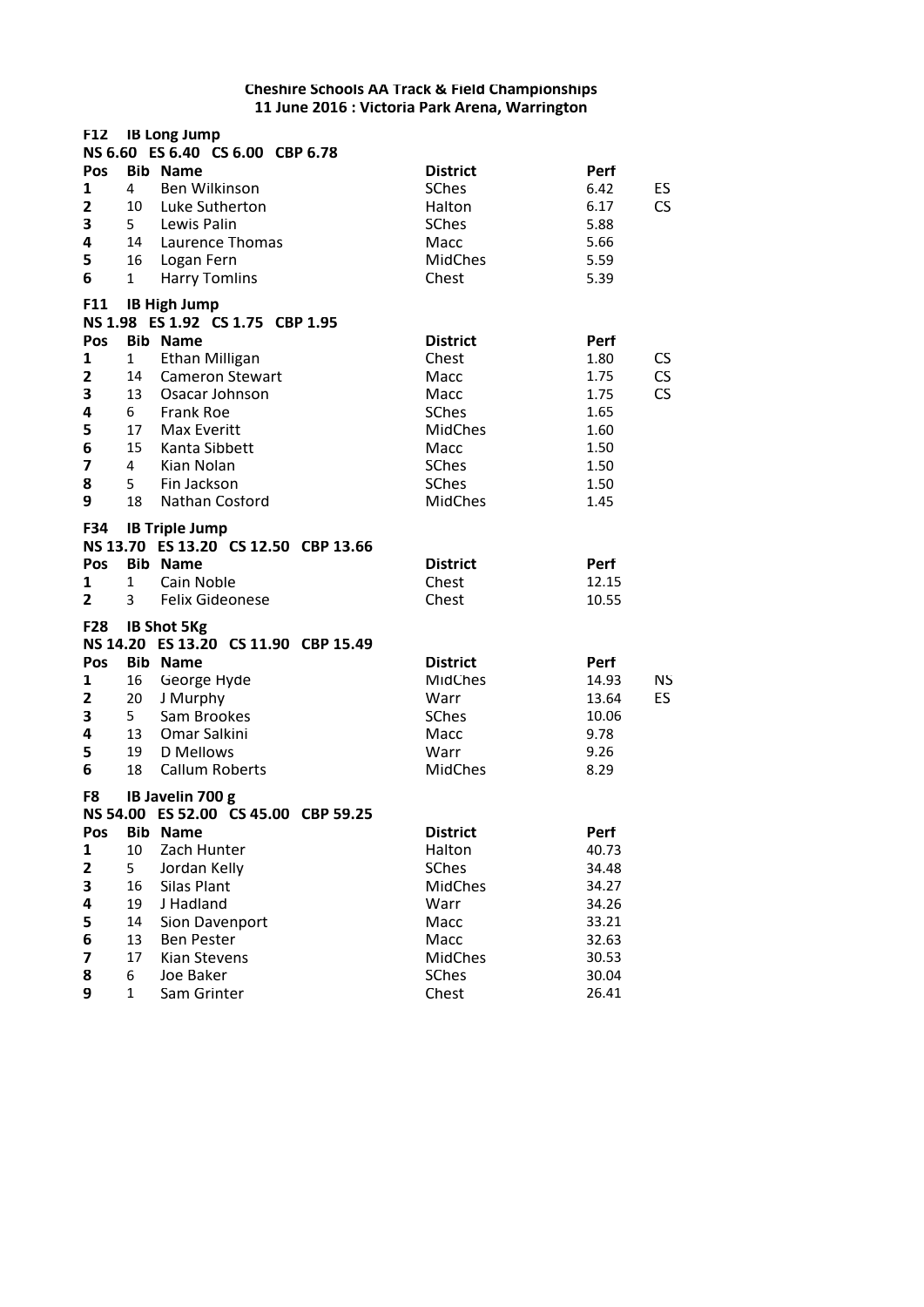| F16            |              | <b>IB Discus 1.5 Kg</b><br>NS 44.00 ES 41.00 CS 34.00 CBP 45.14 |                 |       |                   |
|----------------|--------------|-----------------------------------------------------------------|-----------------|-------|-------------------|
| <b>Pos</b>     |              | <b>Bib Name</b>                                                 | <b>District</b> | Perf  |                   |
| 1              | 4            | Jonathon Adderley                                               | <b>SChes</b>    | 37.50 | <b>CS</b>         |
| $\mathbf{2}$   | 16           | Will Rattray                                                    | <b>MidChes</b>  | 31.73 |                   |
| $\mathbf{3}$   | $2^{\circ}$  | Callum Colclough                                                | Chest           | 28.31 |                   |
| 4              | 5            | Adam Downie                                                     | <b>SChes</b>    | 28.12 |                   |
| 5              | 6            | Alex Bishop                                                     | <b>SChes</b>    | 27.66 |                   |
| F1             |              | <b>IB Hammer 5 Kg</b>                                           |                 |       |                   |
|                |              | NS 56.00 ES 50.00 CS 37.00 CBP 42.02                            |                 |       |                   |
| <b>Pos</b>     |              | <b>Bib Name</b>                                                 | <b>District</b> | Perf  |                   |
| $\mathbf{1}$   | 16           | Daniel Berg                                                     | <b>MidChes</b>  | 47.68 | <b>CBP</b><br>CS. |
| $\overline{2}$ | $\mathbf{1}$ | Jac Goodall                                                     | Chest           | 26.19 |                   |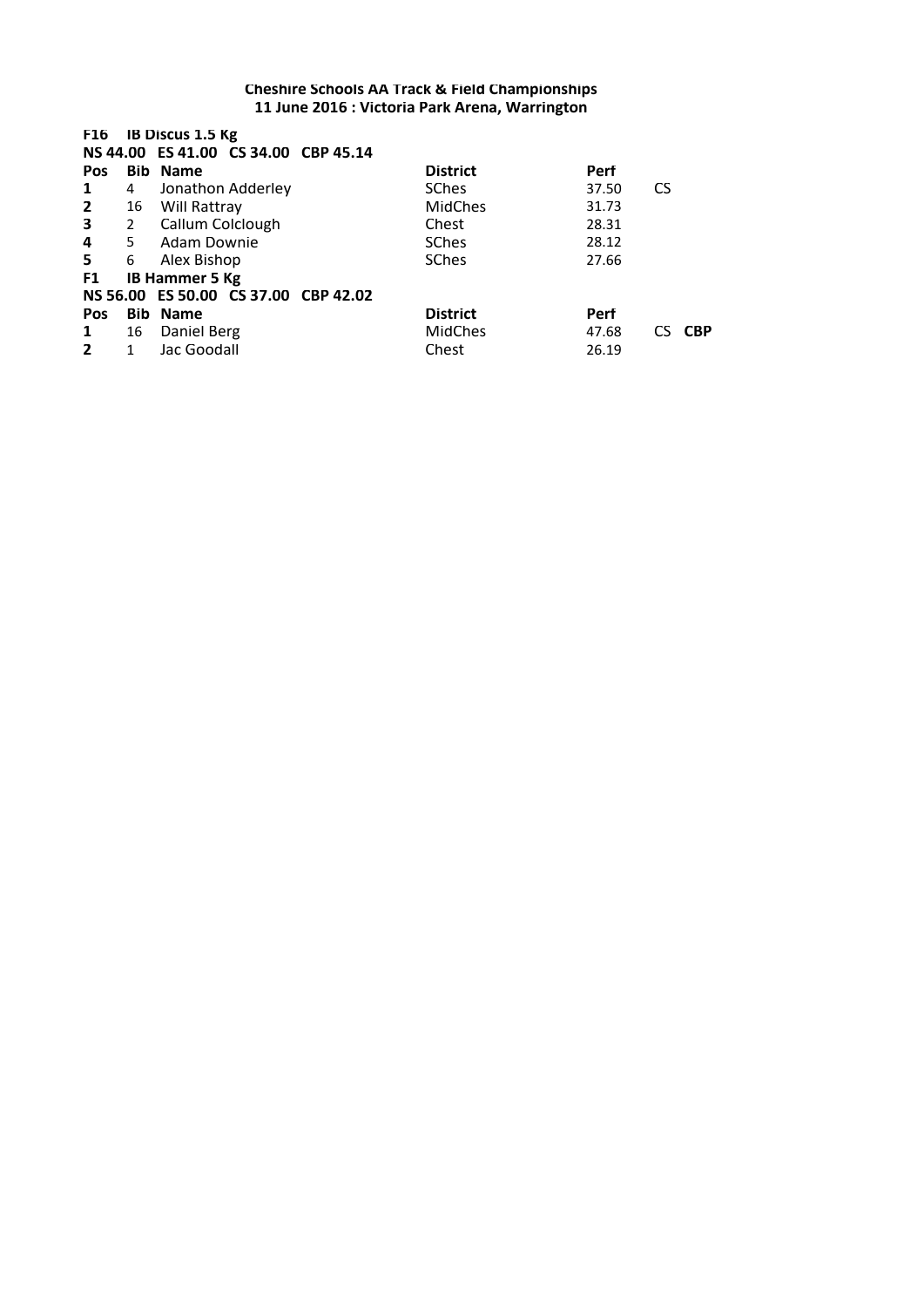| <b>Cheshire Schools AA Track &amp; Field Championships</b><br>11 June 2016 : Victoria Park Arena, Warrington |           |                                                                                                                                         |                                                  |                                                                           |  |  |
|--------------------------------------------------------------------------------------------------------------|-----------|-----------------------------------------------------------------------------------------------------------------------------------------|--------------------------------------------------|---------------------------------------------------------------------------|--|--|
| Pos<br>1<br>$2^{\sim}$<br>$\overline{\mathbf{3}}$                                                            | <b>20</b> | T46 SB 800 metres Final<br>NS 1:52.0 ES 1:54.0 CS 2:02.0 CBP 1:53.8<br><b>Bib Name</b><br>4 Jacob Brown<br>1 Cameron Weaver<br>Owen Lee | <b>District</b><br><b>SChes</b><br>Chest<br>Warr | <b>Perf</b><br>1:55.1<br>CS<br><b>CS</b><br>1:58.7<br><b>CS</b><br>2:01.8 |  |  |
| T8<br>Pos<br>1                                                                                               | 4         | SB 3000 metres<br>NS 8:33.0 ES 8:36.0 CS 9:20.0 CBP 8:41.4<br><b>Bib Name</b><br>Josh Bettelev                                          | <b>District</b><br><b>SChes</b>                  | <b>Perf</b><br>9:04.3<br>CS                                               |  |  |
| Pos<br>1<br>$2^{\circ}$                                                                                      | 20 L      | T14 SB 110 metres Hurdles (99.1cm) Final<br>NS 14.6 ES 15.2 CS 16.2 CBP 14.7<br><b>Bib Name</b><br>19 B Sutcliffe<br>Cameron Meakin     | <b>District</b><br>Warr<br>Warr                  | $Wind =$<br><b>Perf</b><br>15.6<br>CS<br><b>CS</b><br>15.6                |  |  |
| Pos<br>1                                                                                                     | 19        | F13 SB Long Jump<br>NS 6.90 ES 6.80 CS 6.25 CBP 6.90<br><b>Bib Name</b><br>Cameron Meakin                                               | <b>District</b><br>Warr                          | Perf<br>5.79                                                              |  |  |
| Pos<br>1                                                                                                     | 19        | F35 SB Triple Jump<br>NS 14.40 ES 13.90 CS 12.85 CBP 14.15<br><b>Bib Name</b><br><b>B</b> Sutcliffe                                     | <b>District</b><br>Warr                          | <b>Perf</b><br>12.26                                                      |  |  |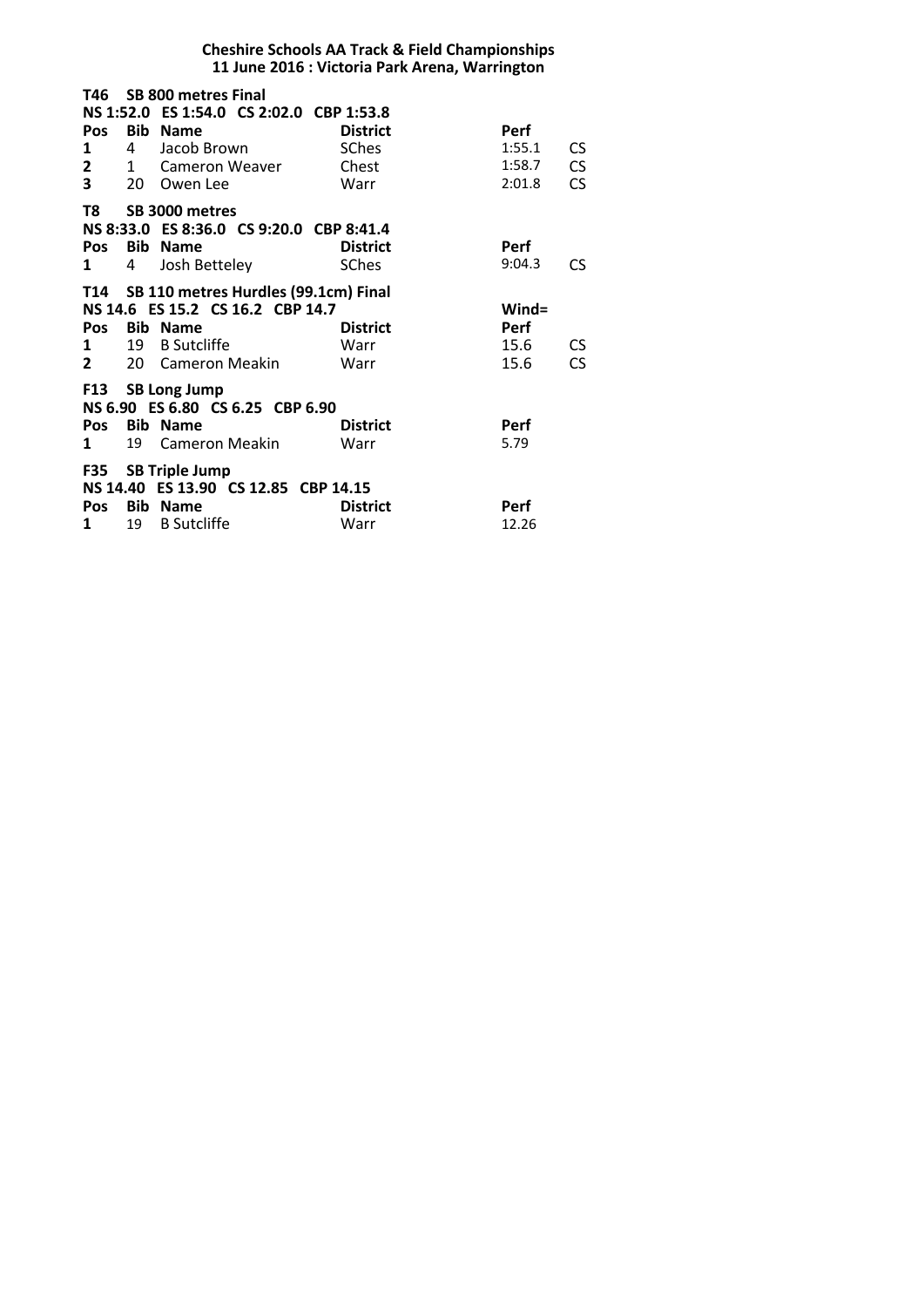| T31                     |                         | JG 100 metres Heats              | Heat 1          |             |           |   |
|-------------------------|-------------------------|----------------------------------|-----------------|-------------|-----------|---|
|                         |                         | NS 12.5 ES 12.8 CS 13.3 CBP 12.4 |                 | Wind=       |           |   |
| Pos                     |                         | <b>Bib Name</b>                  | <b>District</b> | Perf        |           |   |
| 1                       | 16                      | Mia Lowndes                      | <b>MidChes</b>  | 12.6        | ES        | Q |
| $\mathbf{z}$            | 5                       | Anaya Stocks                     | <b>SChes</b>    | 13.0        | <b>CS</b> | Q |
| 3                       | $\mathbf{1}$            | Hannah Whelan                    | Chest           | 13.3        | <b>CS</b> | q |
| 4                       | 6                       | <b>Ellie Clough</b>              | <b>SChes</b>    | 13.7        |           | q |
| 5                       | 18                      | Amye Grant                       | <b>MidChes</b>  | 14.5        |           |   |
| T31                     |                         | JG 100 metres Heats              | Heat 2          |             |           |   |
|                         |                         | NS 12.5 ES 12.8 CS 13.3 CBP 12.4 |                 | Wind=       |           |   |
| Pos                     |                         | <b>Bib Name</b>                  | <b>District</b> | <b>Perf</b> |           |   |
| 1                       | 4                       | Jess Nelson                      | <b>SChes</b>    | 13.1        | CS        | Q |
| 2                       | 3                       | Olivia Barnes                    | Chest           | 13.5        |           | Q |
| 3                       | 19                      | E Davies                         | Warr            | 13.7        |           | q |
| 4                       | 13                      | Georgia Clark                    | Macc            | 14.3        |           | q |
| 5                       | 17                      | <b>Ellie Smallwood</b>           | <b>MidChes</b>  | 14.8        |           |   |
|                         |                         |                                  |                 |             |           |   |
| <b>T51</b>              |                         | JG 100 metres Final              |                 |             |           |   |
|                         |                         | NS 12.5 ES 12.8 CS 13.3 CBP 12.4 |                 | Wind=       |           |   |
| Pos                     |                         | <b>Bib Name</b>                  | <b>District</b> | <b>Perf</b> |           |   |
| 1                       | 16                      | Mia Lowndes                      | <b>MidChes</b>  | 12.8        | ES        |   |
| $\mathbf{z}$            | 5                       | Anaya Stocks                     | <b>SChes</b>    | 13.0        | <b>CS</b> |   |
| 3                       | $\overline{\mathbf{4}}$ | Jess Nelson                      | <b>SChes</b>    | 13.0        | <b>CS</b> |   |
| 4                       | $\mathbf 1$             | Hannah Whelan                    | Chest           | 13.0        | CS        |   |
| 5                       | 3                       | Olivia Barnes                    | Chest           | 13.6        |           |   |
| 6                       | 6                       | <b>Ellie Clough</b>              | <b>SChes</b>    | 13.6        |           |   |
| 7                       | 19                      | E Davies                         | Warr            | 13.8        |           |   |
| 8                       | 13                      | Georgia Clark                    | Macc            | 14.3        |           |   |
| T27                     |                         | JG 200 metres Heats              | Heat 1          |             |           |   |
|                         |                         | NS 25.5 ES 26.3 CS 27.6 CBP 25.5 |                 | Wind=       |           |   |
| Pos                     |                         | <b>Bib Name</b>                  | <b>District</b> | <b>Perf</b> |           |   |
| 1                       | 13                      | <b>Chloe Newbigging</b>          | Macc            | 26.6        | <b>CS</b> | Q |
| $\overline{\mathbf{c}}$ | 4                       | Ruka Shonibare                   | SChes           | 27.5        | CS        | Q |
| 3                       | 5                       | <b>Tia Campbell</b>              | <b>SChes</b>    | 27.8        |           | q |
| 4                       | 14                      | Clara Edler                      | Macc            | 28.2        |           | q |
| 5                       | 19                      | C Stokes                         | Warr            | 28.6        |           | q |
| 6                       | 21                      | R Hardwick                       | Warr            | 29.0        |           | q |
| T27                     |                         | JG 200 metres Heats              | Heat 2          |             |           |   |
|                         |                         | NS 25.5 ES 26.3 CS 27.6 CBP 25.5 |                 | Wind=       |           |   |
| Pos                     |                         | <b>Bib Name</b>                  | <b>District</b> | Perf        |           |   |
| 1                       | 15                      | Josie Elliott                    | Macc            | 28.1        |           | Q |
| $\mathbf{2}$            | 16                      | Elissa Jennings                  | <b>MidChes</b>  | 28.5        |           | Q |
| 3                       | 18                      | Isla Law                         | <b>MidChes</b>  | 29.6        |           |   |
| 4                       | $\overline{2}$          | <b>Ellie Finn</b>                | Chest           | 31.1        |           |   |
| 5                       | 10                      | Rachel Hardman                   | Halton          | 31.5        |           |   |
| T47                     |                         | JG 200 metres Final              |                 |             |           |   |
|                         |                         | NS 25.5 ES 26.3 CS 27.6 CBP 25.5 |                 | Wind=       |           |   |
| Pos                     |                         | <b>Bib Name</b>                  | <b>District</b> | Perf        |           |   |
| 1                       | $\overline{4}$          | Ruka Shonibare                   | SChes           | 25.9        | ES.       |   |
| 2                       | 13                      | <b>Chloe Newbigging</b>          | Macc            | 26.2        | ES        |   |
| 3                       | 15                      | Josie Elliott                    | Macc            | 27.8        |           |   |
| 4                       | 5                       | <b>Tia Campbell</b>              | <b>SChes</b>    | 28.0        |           |   |
| 5                       | 16                      | Elissa Jennings                  | <b>MidChes</b>  | 28.5        |           |   |
| 6                       | 19                      | C Stokes                         | Warr            | 28.6        |           |   |
| 7                       | 21                      | R Hardwick                       | Warr            | 29.1        |           |   |
| 8                       | 14                      | Clara Edler                      | Macc            | 29.3        |           |   |
|                         |                         |                                  |                 |             |           |   |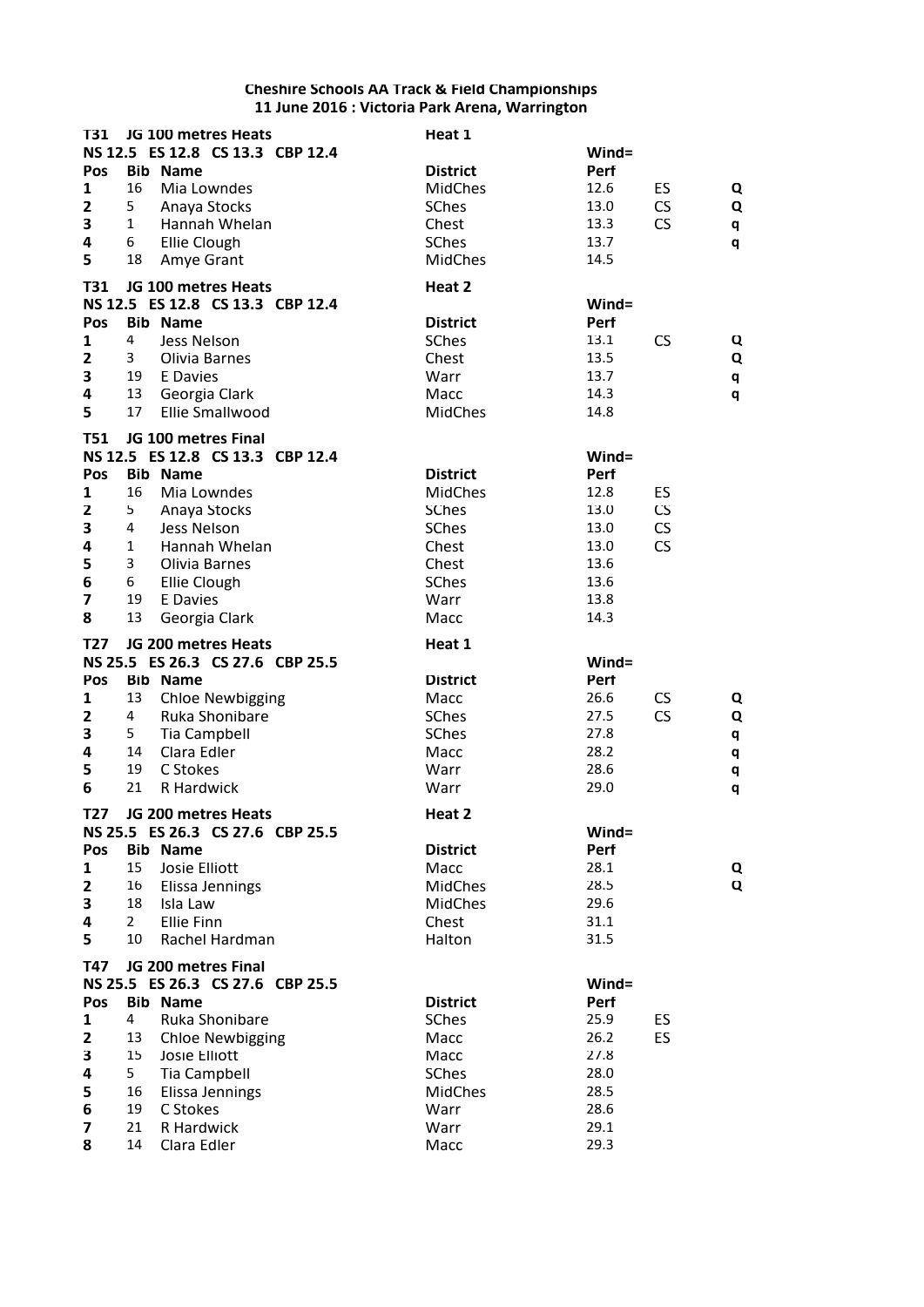| T41                     |              | JG 800 metres Final                      |                 |          |                          |
|-------------------------|--------------|------------------------------------------|-----------------|----------|--------------------------|
|                         |              | NS 2:15.0 ES 2:19.0 CS 2:29.0 CBP 2:17.8 |                 |          |                          |
| Pos                     |              | <b>Bib Name</b>                          | <b>District</b> | Perf     |                          |
| 1                       | 14           | Steffi Moss                              | Macc            | 2:16.4   | <b>CBP</b><br>ES.        |
| $\mathbf{z}$            | 13           | Lauren Robinson                          | Macc            | 2:24.4   | CS                       |
| 3                       | 4            | Maddie Goodman                           | SChes           | 2:25.3   | CS                       |
| 4                       | $\mathbf 1$  | <b>Emily Oyekan</b>                      | Chest           | 2:26.1   | CS                       |
| 5                       | 5            | Sam Kyriacou                             | SChes           | 2:34.9   |                          |
| 6                       | 21           | E Jackson                                | Warr            | 2:43.0   |                          |
| $\overline{\mathbf{z}}$ | B            | <b>Chloe Harrison</b>                    | Macc            | 2:44.2   |                          |
| 8                       | 16           | Ella Booth                               | <b>MidChes</b>  | 2:47.0   |                          |
| 9                       | 19           | L Ward                                   | Warr            | 2:53.7   |                          |
| 10                      | 18           | Katie Wilson                             | MidChes         | 3:05.3   |                          |
| T <sub>13</sub>         |              | JG 1500 metres                           |                 |          |                          |
|                         |              | NS 4:40.0 ES 4:50.0 CS 5:10.0 CBP 4:43.9 |                 |          |                          |
| Pos                     |              | <b>Bib Name</b>                          | <b>District</b> | Perf     |                          |
| 1                       | 15           | Sian Heslop                              | Macc            | 4:50.7   | <b>CS</b>                |
| $\mathbf{2}$            | 4            | <b>Holly Smith</b>                       | SChes           | 4:53.2   | CS                       |
| 3                       | B            | Lulu Griffiths                           | Macc            | 5:05.2   | CS                       |
| 4                       | 20           | Anouska Brooks                           | Warr            | 5:07.9   | $\mathsf{CS}\phantom{0}$ |
| 5                       | 5            | <b>Ellie Grindell</b>                    | SChes           | 5:09.4   | CS                       |
| 6                       | 13           | Kate Butler                              | Macc            | 5:18.2   |                          |
| $\overline{\mathbf{z}}$ | 7            | Imogen Owen                              | ElPort          | 5:24.1   |                          |
| 8                       | $\mathbf 1$  | <b>Katy Adkins</b>                       | Chest           | 5:28.0   |                          |
| 9                       | 16           | <b>Beth Latham</b>                       | <b>MidChes</b>  | 5:49.4   |                          |
| 10                      | 17           | <b>Holly Dooley</b>                      | <b>MidChes</b>  | 5:54.6   |                          |
| 11                      | 8            | Lily Moorhouse                           | ElPort          | 6:45.2   |                          |
| T21                     |              | JG 75 metres Hurdles (76.2cm) Final      |                 |          |                          |
|                         |              | NS 11.5 ES 11.8 CS 12.8 CBP 11.4         |                 | $Wind =$ |                          |
| Pos                     |              | <b>Bib Name</b>                          | <b>District</b> | Perf     |                          |
| 1                       | 1            | Abi Pawlett                              | Chest           | 12.1     | <b>CS</b>                |
| 2                       | 5            | Zoe Laydon                               | SChes           | 12.6     | <b>CS</b>                |
| 3                       | 16           | <b>Emily Yates</b>                       | MidChes         | 13.3     |                          |
| 4                       | 4            | Jaycee Howard                            | SChes           | 13.9     |                          |
| 5                       | 18           | <b>Tilly Appleby-Smith</b>               | <b>MidChes</b>  | 14.1     |                          |
| 6                       | 17           | <b>Molly Billinge</b>                    | <b>MidChes</b>  | 14.4     |                          |
| F5                      |              | JG Long Jump                             |                 |          |                          |
|                         |              | NS 5.20 ES 5.05 CS 4.65 CBP 5.81         |                 |          |                          |
| Pos                     |              | <b>Bib Name</b>                          | <b>District</b> | Perf     |                          |
| $\mathbf 1$             | 15           | <b>Catherine Giller</b>                  | Macc            | 5.04     | CS                       |
| 2                       | $\mathbf{1}$ | Anna Crayston                            | Chest           | 4.97     | <b>CS</b>                |
| 3                       | 16           | Simar Hare                               | <b>MidChes</b>  | 4.58     |                          |
| 4                       | 10           | Emilia Povall-Clarke                     | Halton          | 4.56     |                          |
| 5                       | 17           | Katie Ingham                             | <b>MidChes</b>  | 4.49     |                          |
| 6                       | 13           | Sattron Milner                           | Macc            | 4.44     |                          |
| 7                       | 21           | Sandra Onwuka                            | Warr            | 4.26     |                          |
| 8                       | 6            | <b>Holly Clark</b>                       | SChes           | 4.08     |                          |
| 9                       | 3            | Cara Henshall                            | Chest           | 4.03     |                          |
| 10                      | 14           | Megan Braithwaite                        | Macc            | 3.90     |                          |
| 11                      | 19           | Natalie Chamun                           | Warr            | 3.58     |                          |
| 12                      | 20           | Charlotte Lampkin                        | Warr            | 3.30     |                          |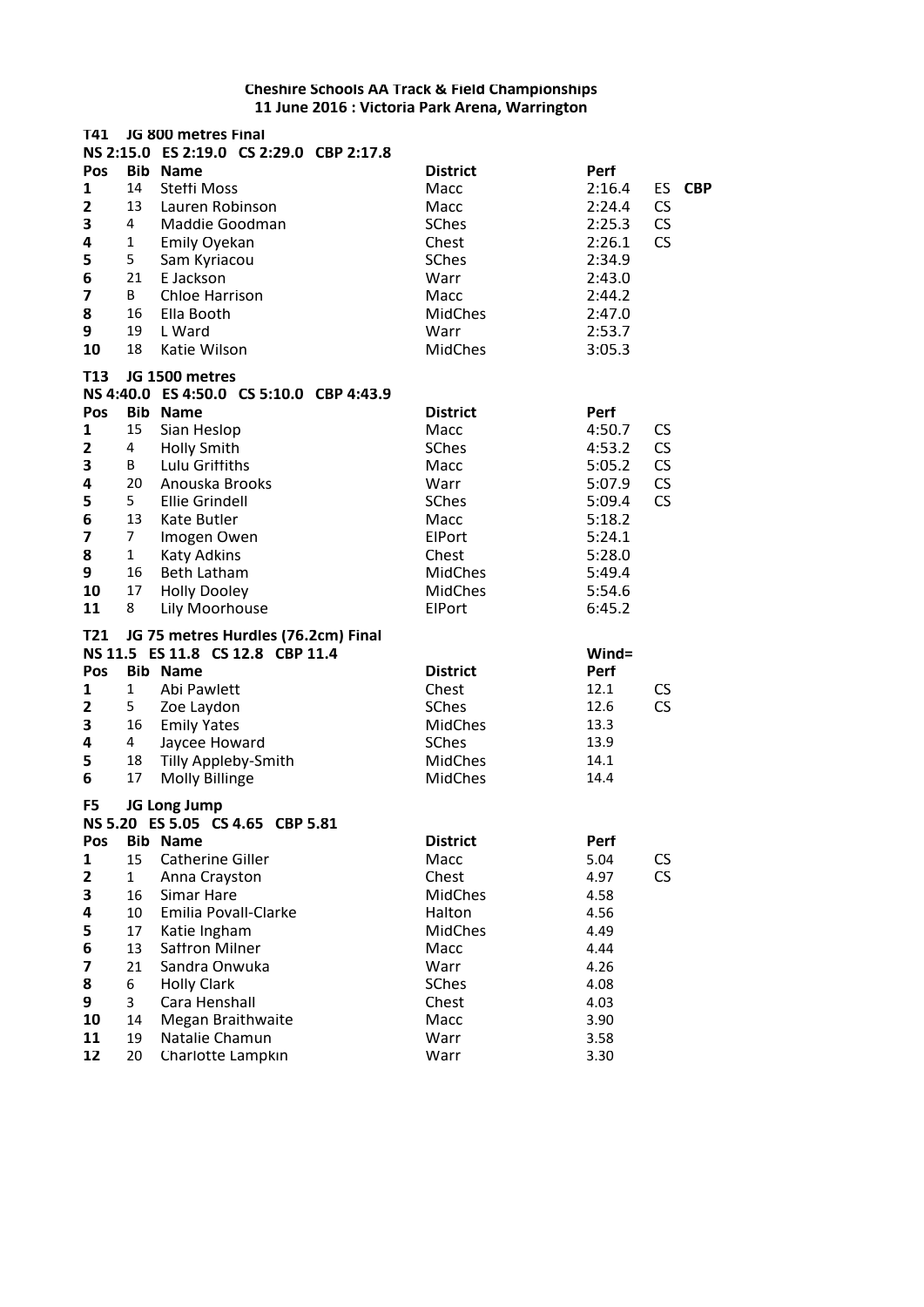| <b>F30</b>                                                                     |                                                | JG High Jump<br>NS 1.63 ES 1.57 CS 1.45 CBP 1.68                                                                                                                                                                   |                                                                                                                        |                                                                     |                   |
|--------------------------------------------------------------------------------|------------------------------------------------|--------------------------------------------------------------------------------------------------------------------------------------------------------------------------------------------------------------------|------------------------------------------------------------------------------------------------------------------------|---------------------------------------------------------------------|-------------------|
| Pos<br>1<br>$\mathbf{z}$<br>$3=$<br>$3=$<br>5<br>6<br>$\overline{\mathbf{z}}$  | $\overline{2}$<br>4<br>17<br>15<br>5<br>B<br>3 | <b>Bib Name</b><br>Evie Shorthouse<br>Amelia Atkinson<br><b>Molly Haines</b><br>Scarlett Whittaker<br><b>Molly Newton</b><br>Alena Poole<br>Annabelle Temple                                                       | <b>District</b><br>Chest<br><b>SChes</b><br><b>MidChes</b><br>Macc<br>SChes<br>Macc<br>Chest                           | Perf<br>1.50<br>1.40<br>1.35<br>1.35<br>1.30<br>1.30<br>1.25        | CS                |
| F10<br><b>Pos</b><br>$\mathbf{1}$<br>$\mathbf{2}$<br>3<br>4                    | 16<br>10<br>17<br>11                           | JG Shot 3Kg<br>NS 11.20 ES 10.60 CS 9.25 CBP 8.50<br><b>Bib Name</b><br>Ellie Williams<br>Catrin Jones<br><b>Harriet Steele</b><br><b>Morgan Buys</b>                                                              | <b>District</b><br><b>MidChes</b><br>Halton<br><b>MidChes</b><br>Halton                                                | <b>Perf</b><br>8.64<br>7.68<br>7.58<br>7.04                         | <b>CBP</b>        |
| <b>F15</b><br>Pos<br>1<br>2<br>3<br>4<br>5<br>6                                | 16<br>4<br>19<br>14<br>13<br>18                | JG Javelin 500g<br>NS 36.00 ES 33.00 CS 27.50 CBP 43.07<br><b>Bib Name</b><br><b>Megan Evans</b><br><b>Emily Lindsay</b><br>A Griffiths<br>Lilliana Cross<br><b>Tilly Cross</b><br>Jessica Ellis                   | <b>District</b><br><b>MidChes</b><br><b>SChes</b><br>Warr<br>Macc<br>Macc<br><b>MidChes</b>                            | Perf<br>29.48<br>21.96<br>20.00<br>19.94<br>19.61<br>18.72          | CS                |
| F36<br>Pos<br>$\mathbf{1}$<br>2<br>3<br>4<br>5<br>6<br>$\overline{\mathbf{z}}$ | 4<br>16<br>5<br>6<br>19<br>17<br>18            | JG Discus 1 Kg<br>NS 30.00 ES 27.00 CS 23.00 CBP 33.96<br><b>Bib Name</b><br><b>Bethan Kelly</b><br><b>Connie Seiler</b><br>Lucy Smith<br><b>Lucy Morris</b><br>I Reid<br>Sophie Berlus<br><b>Charley Morrison</b> | <b>District</b><br><b>SChes</b><br><b>MidChes</b><br><b>SChes</b><br>SChes<br>Warr<br><b>MidChes</b><br><b>MidChes</b> | Perf<br>25.28<br>24.00<br>20.59<br>18.11<br>16.72<br>16.40<br>16.33 | CS<br>CS          |
| F2                                                                             |                                                | JG Hammer 3Kg<br>NS 42.00 ES 36.00 CS 30.00 CBP 33.38                                                                                                                                                              |                                                                                                                        |                                                                     |                   |
| Pos                                                                            |                                                | <b>Bib Name</b>                                                                                                                                                                                                    | <b>District</b>                                                                                                        | <b>Perf</b>                                                         |                   |
| 1                                                                              | 1                                              | <b>Evie Tipping</b>                                                                                                                                                                                                | Chest                                                                                                                  | 41.16                                                               | ES.<br><b>CBP</b> |
| 2                                                                              | 20                                             | C Everitt                                                                                                                                                                                                          | Warr                                                                                                                   | 29.65                                                               |                   |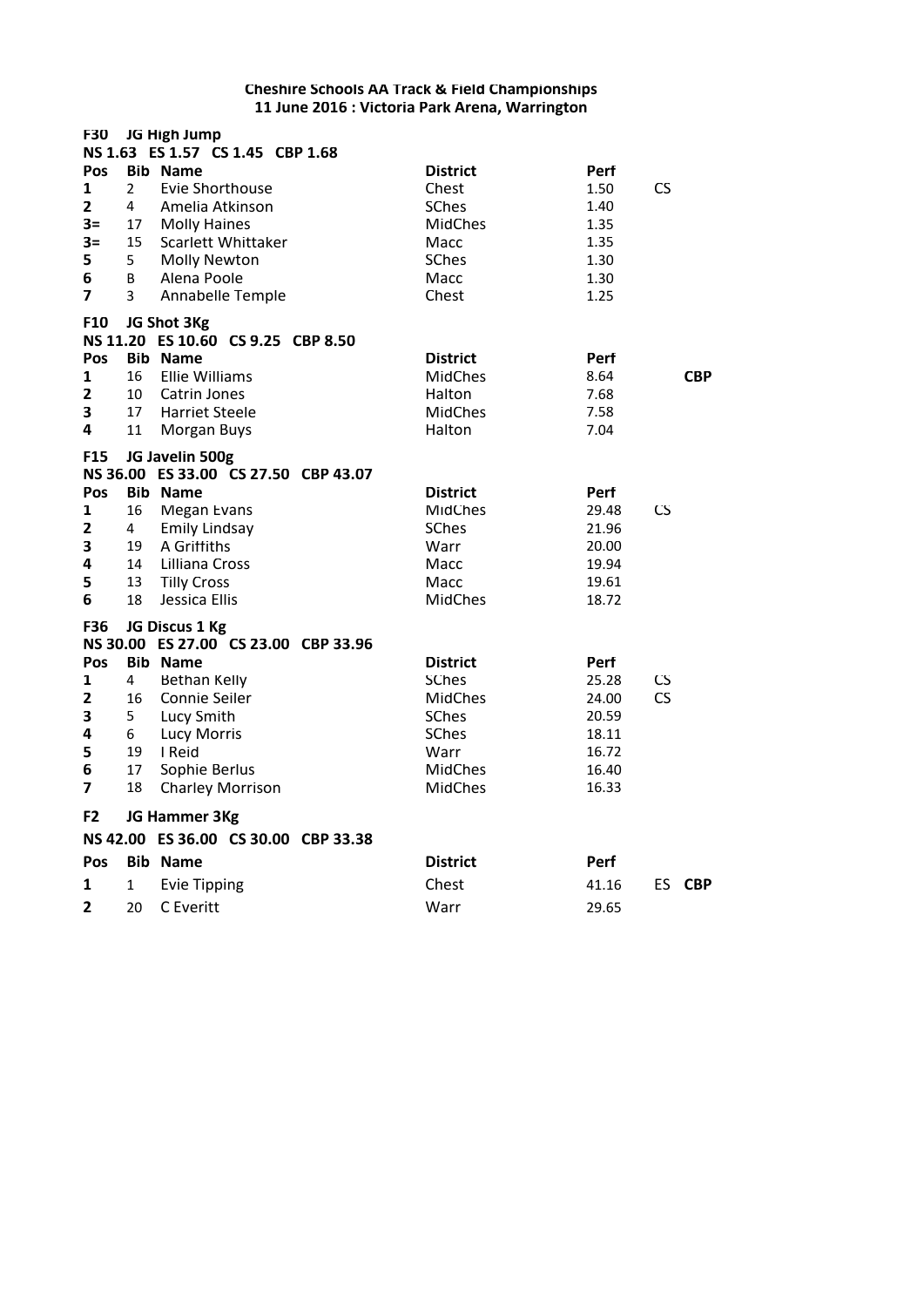| T53                                               |                                                             | <b>IG 100 metres Final</b>                                                                                                                                             |                                                                                        |                                                                                         |
|---------------------------------------------------|-------------------------------------------------------------|------------------------------------------------------------------------------------------------------------------------------------------------------------------------|----------------------------------------------------------------------------------------|-----------------------------------------------------------------------------------------|
| Pos<br>1<br>2<br>3<br>4<br>5                      | 16<br>4<br>13                                               | NS 12.3 ES 12.6 CS 13.0 CBP 12.2<br><b>Bib Name</b><br>Ellie Jackson<br>Eve Fenoglio<br>10 Caitlyn Young<br>14 Amelia Buckley<br>Suzie Musgrave                        | <b>District</b><br><b>MidChes</b><br>SChes<br>Halton<br>Macc<br>Macc                   | Wind=<br>Perf<br>13.2<br>13.3<br>13.4<br>13.9<br>14.0                                   |
| T49                                               |                                                             | <b>IG 200 metres Final</b>                                                                                                                                             |                                                                                        |                                                                                         |
| Pos<br>1<br>2<br>3<br>4<br>5                      | 15<br>4<br>17<br>$\mathbf{1}$                               | NS 25.2 ES 26.0 CS 27.0 CBP 25.0<br><b>Bib Name</b><br>Ella Spencer<br><b>Maddie Warrilow</b><br>19 E Hough<br>Sara Faraj<br>Gabriella Parker                          | <b>District</b><br>Macc<br>SChes<br>Warr<br><b>MidChes</b><br>Chest                    | $Wind =$<br>Perf<br>26.5<br><b>CS</b><br><b>CS</b><br>27.0<br>27.8<br>30.4<br>31.6      |
| T25                                               |                                                             | <b>IG 300 metres Final</b><br>NS 40.3 ES 41.2 CS 44.8 CBP 39.9                                                                                                         |                                                                                        |                                                                                         |
| Pos<br>$\mathbf{1}$<br>$\mathbf 2$<br>3<br>4<br>5 | 4<br>16<br>18                                               | <b>Bib Name</b><br>Matilda Hargreaves<br>10 Elizabeth Wright<br>17 Emma Robinson<br>Joanna Ravenscroft<br><b>Heidi Coles</b>                                           | <b>District</b><br>SChes<br>Halton<br><b>MidChes</b><br><b>MidChes</b><br>MidChes      | Perf<br>43.9<br><b>CS</b><br><b>CS</b><br>44.2<br><b>CS</b><br>44.7<br>45.6<br>46.6     |
| T43                                               |                                                             | IG 800 metres Final                                                                                                                                                    |                                                                                        |                                                                                         |
|                                                   |                                                             | NS 2:13.0 ES 2:16.0 CS 2:25.0 CBP 2:13.7                                                                                                                               |                                                                                        |                                                                                         |
| Pos<br>1<br>2<br>3<br>4<br>5<br>6<br>7            | 4<br>21<br>14<br>5 <sub>1</sub><br>20<br>17<br>$\mathbf{2}$ | <b>Bib Name</b><br><b>Emily Lowrey</b><br>L Roberts<br><b>Eleanor Twite</b><br><b>Annabel Brugger Goring</b><br>C Mason<br><b>Sammy Dutton</b><br><b>Isabel Gelder</b> | <b>District</b><br>SChes<br>Warr<br>Macc<br>SChes<br>Warr<br><b>MidChes</b><br>Chest   | Perf<br><b>CS</b><br>2:20.4<br>2:25.5<br>2:27.8<br>2:34.2<br>2:34.6<br>2:52.4<br>2:56.0 |
| Т4                                                |                                                             | IG 1500 metres                                                                                                                                                         |                                                                                        |                                                                                         |
|                                                   |                                                             | NS 4:39.0 ES 4:45.0 CS 5:04.0 CBP 4:38.5                                                                                                                               |                                                                                        |                                                                                         |
| Pos<br>1<br>$\mathbf{z}$<br>3<br>4                | 19<br>$\mathbf{1}$<br>$\overline{2}$<br>16                  | <b>Bib Name</b><br>L Ferris<br><b>Issy Clarke</b><br>Elizabeth McMahon<br>Jodie Sale                                                                                   | <b>District</b><br>Warr<br>Chest<br>Chest<br><b>MidChes</b>                            | Perf<br><b>CS</b><br>4:48.7<br>5:11.6<br>5:35.8<br>6:06.6                               |
| T9                                                |                                                             | IG 3000 metres                                                                                                                                                         |                                                                                        |                                                                                         |
|                                                   |                                                             | NS 10:10.0 ES 10:22.0 CS 10:50.0 CBP 10:24.3                                                                                                                           |                                                                                        |                                                                                         |
| Pos<br>1<br>$\mathbf{2}$<br>3<br>4                | 4<br>16<br>19<br>$\mathbf{1}$                               | <b>Bib Name</b><br>Kaitlin Mooney<br>Esme Bridge<br>I Trevithick<br>Martha Owen                                                                                        | <b>District</b><br><b>SChes</b><br><b>MidChes</b><br>Warr<br>Chest                     | Perf<br>10:18.2<br>ES<br><b>CBP</b><br>11:31.4<br>11:39.3<br>12:02.5                    |
| T22                                               |                                                             | IG 80 metres Hurdles (76.2cm) Final                                                                                                                                    |                                                                                        |                                                                                         |
| Pos<br>1<br>2<br>3<br>4<br>5                      | 17<br>16<br>$\mathbf{1}$<br>13<br>18                        | NS 11.7 ES 12.0 CS 13.0 CBP 11.7<br><b>Bib Name</b><br>Millie Nugent<br>Olivia Andrew<br>Lauren Dimbylow<br>Olivia Moores<br><b>Courtney Ross</b>                      | <b>District</b><br><b>MidChes</b><br><b>MidChes</b><br>Chest<br>Macc<br><b>MidChes</b> | Wind=<br>Perf<br>13.1<br>13.2<br>13.3<br>13.3<br>14.6                                   |
|                                                   |                                                             |                                                                                                                                                                        |                                                                                        |                                                                                         |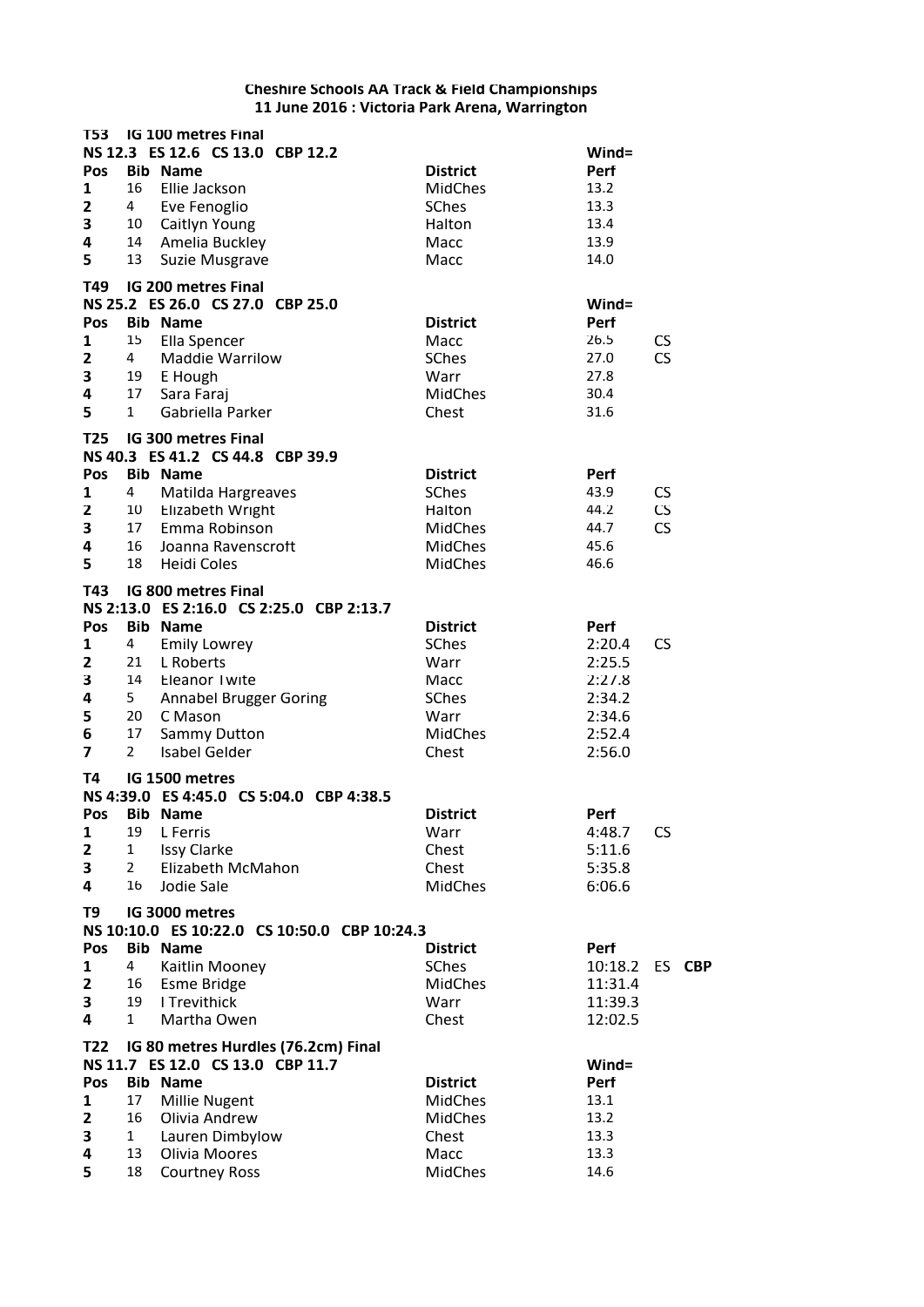| T3              |                | IG 300 metres Hurdles (76.2cm) Final |                 |             |           |
|-----------------|----------------|--------------------------------------|-----------------|-------------|-----------|
|                 |                | NS 45.0 ES 46.6 CS 50.0 CBP 44.9     |                 |             |           |
| Pos             |                | <b>Bib Name</b>                      | <b>District</b> | Perf        |           |
| 1               | $\mathbf{1}$   | <b>Maisie Tipping</b>                | Chest           | 46.4        | ES        |
| $\mathbf{z}$    |                | 20 Rebecca Hardy                     | Warr            | 51.7        |           |
| 3               | 19             | E Lloyd                              | Warr            | 58.1        |           |
|                 |                |                                      |                 |             |           |
| <b>F20</b>      |                | <b>IG Long Jump</b>                  |                 |             |           |
|                 |                | NS 5.50 ES 5.25 CS 4.80 CBP 5.72     |                 |             |           |
| Pos             |                | <b>Bib Name</b>                      | <b>District</b> | Perf        |           |
| 1               | 6              | <b>Liberty Hughes</b>                | <b>SChes</b>    | 5.32        | ES        |
| $\mathbf{2}$    | 4              | <b>Caitlin Britton</b>               | <b>SChes</b>    | 4.48        |           |
| 3               |                | 16 Bree Livesey                      | <b>MidChes</b>  | 4.32        |           |
| 4               | 17             | Sophie Waterer                       | <b>MidChes</b>  | 3.41        |           |
| F <sub>19</sub> |                | <b>IG High Jump</b>                  |                 |             |           |
|                 |                | NS 1.68 ES 1.62 CS 1.52 CBP 1.74     |                 |             |           |
| Pos             |                | <b>Bib Name</b>                      | <b>District</b> | Perf        |           |
| 1               | B              | Jewel Bennett                        | Macc            | 1.45        |           |
| $\mathbf{z}$    |                | 14 Lydia Hatton                      | Macc            | 1.40        |           |
| 3               |                | 15 Holly Robinson                    | Macc            |             |           |
| 4               | 18             |                                      |                 | 1.30        |           |
|                 |                | Abbie Carter                         | <b>MidChes</b>  | 1.25        |           |
| 5               | 17             | Lauren Collett                       | <b>MidChes</b>  | 1.20        |           |
| F7              |                | <b>IG Triple Jump</b>                |                 |             |           |
|                 |                | NS 11.20 ES 10.90 CS 10.00 CBP 11.52 |                 |             |           |
| Pos             |                | <b>Bib Name</b>                      | <b>District</b> | <b>Perf</b> |           |
| $\mathbf{1}$    | 13             | Katie Wateworth                      | Macc            | 11.09       | ES        |
| 2               |                | 14 Emily Jared                       | Macc            | 11.07       | ES        |
| 3               | 10             | Hannah Shaw                          | Halton          | 9.37        |           |
| 4               | 17             | Jasmine Barlow                       | <b>MidChes</b>  | 9.06        |           |
| 5               | 16             | Lucy Westray                         | <b>MidChes</b>  | 8.79        |           |
|                 |                |                                      |                 |             |           |
|                 |                |                                      |                 |             |           |
| F33             |                | IG Shot 3Kg                          |                 |             |           |
|                 |                | NS 12.50 ES 11.00 CS 10.00 CBP 11.08 |                 |             |           |
| Pos             |                | <b>Bib Name</b>                      | <b>District</b> | Perf        |           |
| 1               | 13             | Jordan Spedding                      | Macc            | 9.04        |           |
| $\mathbf{2}$    | 14             | Gerogia Hall                         | Macc            | 8.63        |           |
| 3               | 16             | Dorota Mazur                         | <b>MidChes</b>  | 7.60        |           |
| 4               | $\overline{7}$ |                                      | ElPort          | 7.11        |           |
|                 |                | Catherine Savidge<br>Jodie Nutsford  | <b>MidChes</b>  |             |           |
| 5               | 17             |                                      |                 | 6.83        |           |
| <b>F32</b>      |                | IG Javelin 500g                      |                 |             |           |
|                 |                | NS 40.00 ES 37.00 CS 33.00 CBP 33.34 |                 |             |           |
| Pos             |                | <b>Bib Name</b>                      | <b>District</b> | Perf        |           |
| 1               | $\mathbf{1}$   | Emma Howe                            | Chest           | 41.40       | NS CBP    |
| 2               | $\overline{4}$ | Simona Veslinova                     | SChes           | 27.03       |           |
| 3               |                | 2 Dakota Chamberlain                 | Chest           | 25.32       |           |
| 4               |                | 16 Ashley McAulay                    | <b>MidChes</b>  | 19.50       |           |
| 5               | 17             | Amy Tickle                           | <b>MidChes</b>  | 18.57       |           |
| 6               | 18             | Ella Pemberton                       | <b>MidChes</b>  | 18.21       |           |
|                 |                |                                      |                 |             |           |
| F9              |                | <b>IG Discus 1 Kg</b>                |                 |             |           |
|                 |                | NS 36.00 ES 33.00 CS 27.00 CBP 45.10 |                 |             |           |
| Pos             |                | <b>Bib Name</b>                      | <b>District</b> | Perf        |           |
| 1               | $\mathbf{1}$   | <b>Isobel Griffin-Morris</b>         | Chest           | 36.76       | <b>NS</b> |
| $\mathbf{2}$    | 16             | Abi Shaw                             | <b>MidChes</b>  | 19.88       |           |
| 3               | 4              | Kyra Simpson                         | <b>SChes</b>    | 18.64       |           |
| 4               | 19             | L Harrison                           | Warr            | 16.17       |           |
| 5               | 17             | <b>Hannah Clewes</b>                 | <b>MidChes</b>  | 15.04       |           |
| F3              |                | IG Hammer 3Kg                        |                 |             |           |
|                 |                | NS 52.00 ES 45.00 CS 27.00 CBP 0.00  |                 |             |           |
| Pos             |                | <b>Bib Name</b>                      | <b>District</b> | Perf        |           |